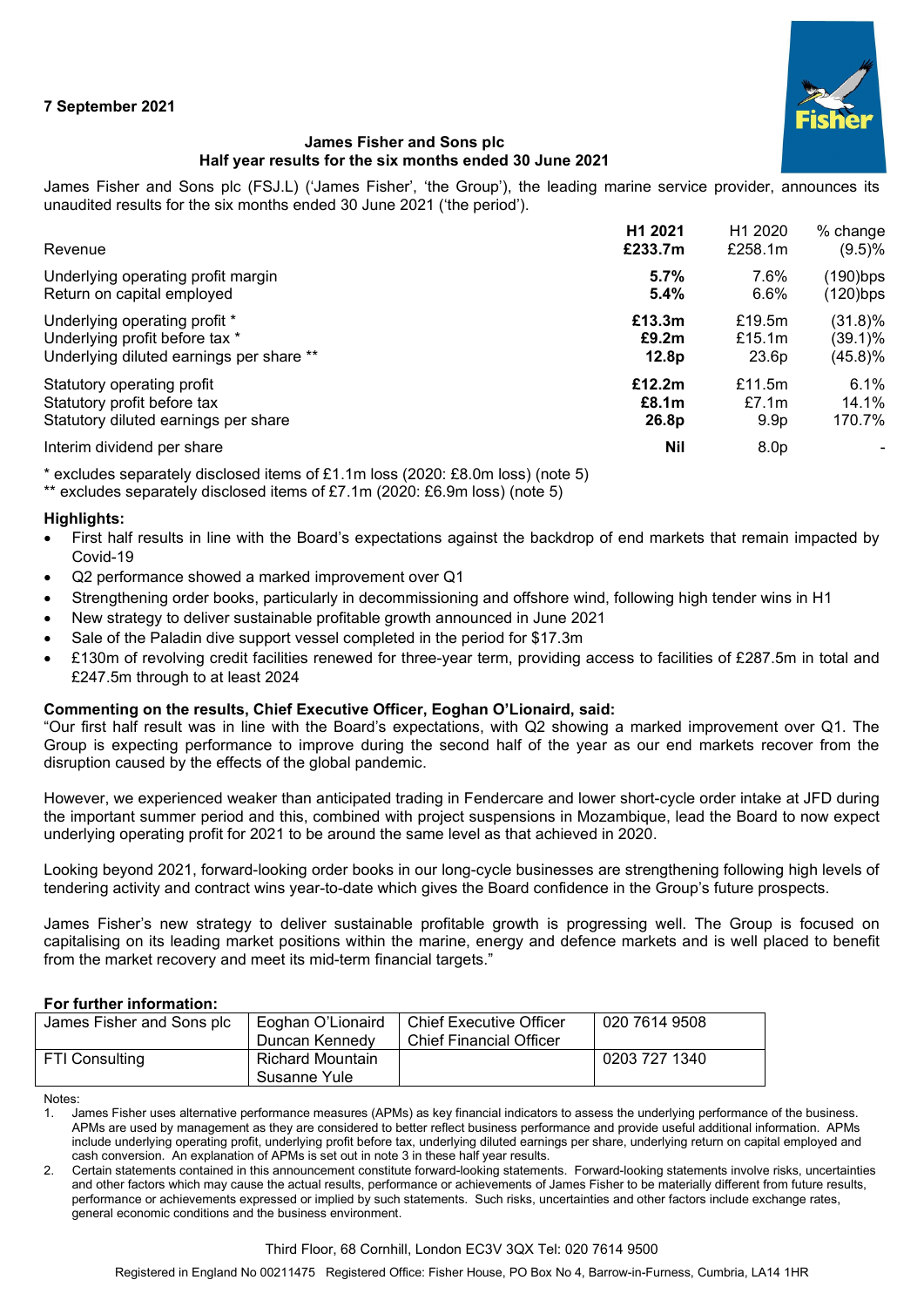#### **Overview**

The Group's performance in the first half of 2021 was in line with the Board's expectations with Q2 showing a marked improvement on Q1 across the Group. The end-markets in which we operate are recovering as the world continues to manage the global pandemic. We have seen encouraging levels of tendering in the offshore wind and decommissioning markets in particular, for projects starting later in 2021 and into 2022 and beyond, and Group tender wins in the first half were at a record level within Marine Contracting.

#### **Strategic progress**

The Group announced its new strategy to deliver sustainable profitable growth at a Capital Markets Event held on 29 June 2021. The new strategy aims to refocus the Group and reinforce its competitive advantages in attractive niches within the Energy, Defence and Marine markets and to deliver stronger sustainable returns.

A full portfolio review has been undertaken and the Group is committed to addressing underperforming assets and businesses and accelerating investments into the energy transition. To that end the Paladin dive support vessel, against which a significant impairment charge was taken last year, was sold for \$17.3m during the period. The Group is in discussions with regard to the potential sale of the Swordfish dive support vessel, which has the benefit of a long-term framework agreement for its use with a major contractor.

Good progress has been made within the rapidly growing global renewables sector, with the Group winning a number of offshore wind projects in France and the UK, including St. Brieuc and Fecamp off the French coast and the Sofia wind farm in the Dogger Bank. The Group has also seen increased usage of its 'bubble curtains' product offering, which uses compressed air to create a wall of bubbles around noisy subsea works, protecting local wildlife and reducing the environmental impact of such activity. The Group's decommissioning activities, supporting the safe and environmentallyfriendly deconstruction of oil wells, is also seeing growing momentum in an area of growing global demand.

Over the last 18 months the Group has created a solid platform from which James Fisher will benefit as our markets continue to recover, and the Board remains confident of meeting its mid-term financial targets of underlying operating profit margin in excess of 10% and return on capital employed in excess of 15%.

## **Financial performance**

Revenue in the first half of 2021, at £233.7m, was 9.5% below H1 2020 and 7.2% below at constant currency. Performance in Q1 2021 was particularly affected by the return of the UK to a Covid-driven lockdown. Revenue in Q2 was 14% higher than Q1 and showed a much-reduced variance to prior year (Q2 2021: 3% adverse to Q2 2020; Q1 2021: 16% adverse to Q1 2020).

At a divisional level, Specialist Technical and Offshore Oil both provided constant currency revenue growth compared to H1 2020 and Tankships is now trading broadly in line with 2020 following an improved performance in Q2. Marine Support experienced a more challenging half year, with ship-to-ship transfers significantly below the record performance achieved in H1 2020. This division was also affected by the suspension of projects in Mozambique following an insurgency in the region.

Statutory operating profit of £12.2m was £0.7m ahead of prior year, with a significant reduction in separately disclosed items (2021: £1.1m loss; 2020: £8.0m loss). Within separately disclosed items in H1 2021 the Group recognised a profit on sale of the Paladin dive support vessel of £0.3m (2020: nil) offset by amortisation of acquired intangible assets of £1.4m (2020: £1.5m). Included in 2020 were impairment charges, restructuring costs and acquisition costs of £6.5m (2021: nil).

Underlying operating profit excludes separately disclosed items, and at £13.3m was £6.2m below prior year. In line with the improvement in revenue, Q2 showed a much-improved profit performance compared to Q1. Underlying operating profit margin was 5.7% for the period compared to 7.6% in H1 2020, reflecting the reduced overall levels of profit. Encouragingly, the Group achieved an underlying operating profit margin of 9% in Q2 2021.

Statutory profit before tax, profit after tax and earnings per share all showed improvement over 2020. Statutory profit before tax increased by 14% to £8.1m. Statutory profit after tax increased by £8.5m, which included a benefit of £7.9m arising on the recognition of a deferred tax asset. This is shown as a separately disclosed item. Statutory earnings per share increased to 26.8 pence per share, up 170%, also reflecting the separately disclosed deferred tax asset recognition.

## **Dividends**

The Board is committed to reintroducing a sustainable and progressive dividend policy at the appropriate time. Given our markets are still recovering from Covid-19 and taking into account our current absolute levels of net debt and the resulting leverage ratio, the Board has not declared an interim dividend for 2021 (2020: 8.0 pence per share).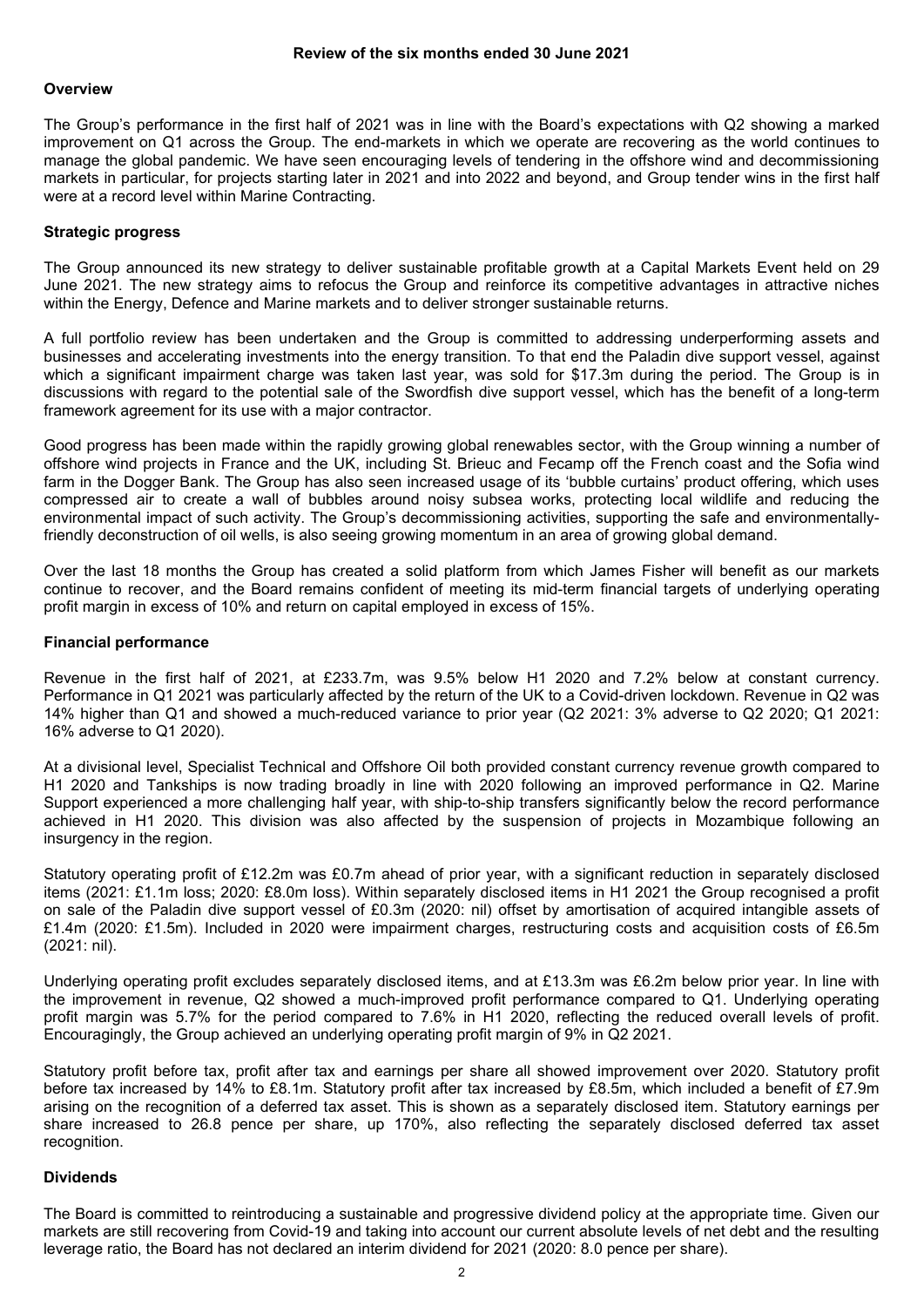## **Environmental, Social and Governance**

The Group continued to prioritise the health and safety of its employees in the period. Additional Covid-19 safety measures have remained in place throughout the first half, including quarantining, regular testing of employees at all sites and the continuation of social distancing and hygiene measures. The safety of our staff was of primary concern when terrorist attacks hit Mozambique during the period and we were pleased to evacuate everyone safely.

Through its stakeholder strategy, the Group continues to recognise the importance of the contribution that employees, customers and suppliers, the environment and local communities all make towards supporting shareholder value. The first draft of the formal sustainability strategy will be published with the Annual Report. To date we have completed an initial materiality assessment and revamped the Sustainability Committee.

As a group of businesses that is closely affiliated with the energy transition, the environmental elements of the sustainability strategy will be prominent, underpinned by robust social and governance processes and commitments. We continue to work towards meaningful environmental targets through our commitment to the Science Based Targets Initiative, while improving our reporting for the Carbon Disclosure Project and have joined the Council for Inclusive Capitalism.

James Fisher continues to focus on diversity and inclusion. In the first half of 2021, women represented 29% of our Board membership and 33% of our Executive Committee.

## **Liquidity**

Underlying net borrowings at 30 June 2021 was £178.7m, showing a marginal increase of £3.7m compared to 31 December 2020 (£175.0m). On an IFRS16 basis, including the Group's operating lease liabilities, net debt has increased from £198.1m at 31 December 2020 to £211.0m at 30 June 2021.

Revolving credit facilities totalling £130m have been refinanced in the period on a three year term, with options to extend by up to two years. In aggregate, the Group has £287.5m of committed facilities, of which £247.5m is now secured through to at least 2024.

At 30 June 2021, the Group had headroom against its committed revolving credit facilities of £117.0m (2020: £115.6m). The ratio of net debt (including bonds and guarantees) to Ebitda was 2.9 times (31 December 2020: 2.8 times; 30 June 2020: 2.5 times). The covenant requirement at 30 June 2021 was 3.75 times, which reduces to 3.5 times at 31 December 2021.

# **Board changes**

The Group has seen two changes to the Board during the period. Angus Cockburn replaced Malcolm Paul as Chairman and Duncan Kennedy joined as Chief Financial Officer, replacing Stuart Kilpatrick. The Board would like to express its sincere thanks to both Malcolm and Stuart for their outstanding contributions to the Group's strategy and growth over the course of the last decade.

## **Outlook**

The Group is expecting performance to improve during the second half of the year as our end markets recover from the disruption caused by the effects of the global pandemic.

However, we experienced weaker than anticipated trading in Fendercare and lower short-cycle order intake at JFD during the important summer period and this, combined with project suspensions in Mozambique, lead the Board to now expect underlying operating profit for 2021 to be around the same level as that achieved in 2020.

Looking beyond 2021, forward-looking order books in our long-cycle businesses are strengthening following high levels of tendering activity and contract wins year-to-date which gives the Board confidence in the Group's future prospects.

James Fisher's new strategy to deliver sustainable profitable growth is progressing well. The Group is focused on capitalising on its leading market positions within the marine, energy and defence markets and is well placed to benefit from the market recovery and meet its mid-term financial targets.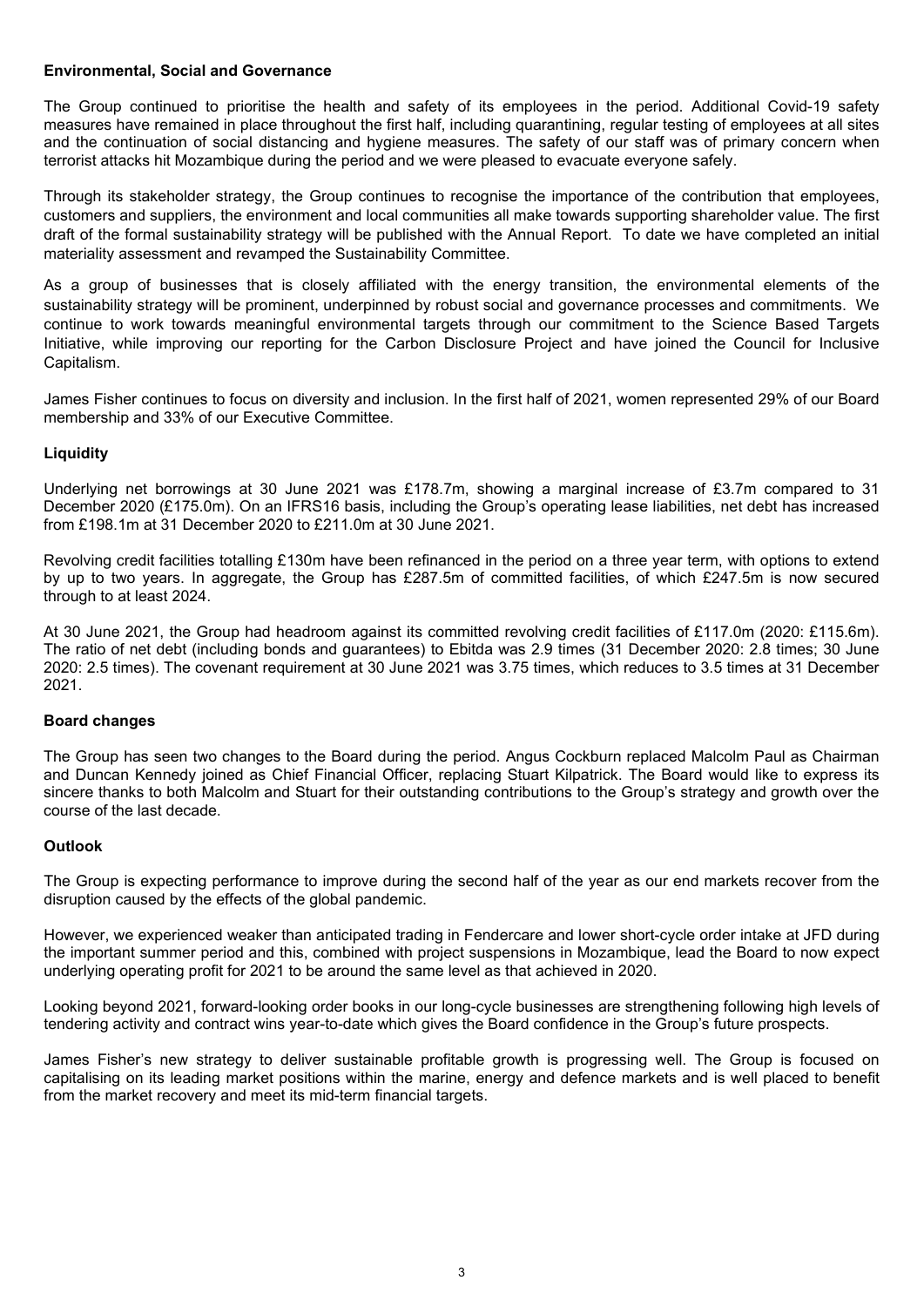## **Business review**

**Marine Support**

| H <sub>1</sub> 2021 | H <sub>1</sub> 2020 | change     |
|---------------------|---------------------|------------|
| 97.7                | 122.5               | $(20.2)\%$ |
| 2.1                 | 4.8                 | (56.3)%    |
| 2.1%                | $3.9\%$             |            |
| 3.7%                | 4.4%                |            |
|                     |                     |            |

Revenue was 20% below prior year at £97.7m. The £24.8m revenue shortfall resulted in a £2.7m reduction in underlying operating profit to £2.1m (2020: £4.8m).

The Marine Support division has seen mixed results across its businesses. The ship-to-ship transfer market has seen volumes well below prior year, and although we believe that Fendercare has maintained its market share, H1 revenues were 39% below the record performance in H1 2020, when significant volatility in the oil price led to the highest volumes of ship-to-ship transfers that the business had ever experienced. The market recovery in ship-to-ship transfers during 2021 has been slow and revenues in July and August remained lower than anticipated.

The Marine Contracting and Digital & Data Services businesses are broadly in line with last year, although the suspension of projects in Mozambique due to an insurgency in the local area has adversely affected performance. We expect to continue to benefit from this contract when the suspension is lifted on the major LNG project. In the meantime, there are on-going dispute resolution discussions with our clients to seek recovery of amounts contractually due for work completed to date, and this could provide some variability to 2021 performance.

There have been a number of contract wins in the period in the renewables space, which is showing encouraging growth and continued high levels of tenders. EDS, the provider of specialist high voltage cabling and related services, delivered strong revenue and profit growth in the period and has a strong order book for 2022 and beyond.

## **Specialist Technical**

|                                  | H <sub>1</sub> 2021 | H <sub>1</sub> 2020 | change  |
|----------------------------------|---------------------|---------------------|---------|
| Revenue (£m)                     | 67.8                | 65.7                | $3.2\%$ |
| Underlying operating profit (£m) | 5.6                 |                     | (25.3)% |
| Underlying operating margin      | 8.3%                | 11.4%               |         |
| Return on capital employed       | 11.2%               | 13.4%               |         |

Revenue increased by 3.2% in the period to £67.8m (2020: £65.7m). JFD, our defence and diving equipment provider, is approaching significant milestones in a number of major projects, including the final milestone on the 500m saturation diving system and the delivery of a submarine rescue vessel. Recent contract wins include a £20m, four-year contract with the UK Ministry of Defence to provide life support services for the Astute class of submarines. The business has a sales pipeline in excess of £400m across both its long and short cycle business lines. However, order intake in the diving equipment and services sector has been weaker than anticipated over recent months as customers continue to delay spending decisions as a result of Covid-19.

JFN, our nuclear decommissioning business, has remained resilient. It has progressed all of its major projects including the on-going decommissioning work at Sellafield where it recently secured two new contracts. One being a multi-million pound project for the mechanical and electrical design and commissioning of the New Civil Nuclear Constabulary Operational Unit at Sellafield and the other being the renewal of its contract for the provision and management of ROVs targeted at the clean-up of legacy ponds on site. These legacy ponds provide some of the most complex decommissioning challenges in the world.

Underlying operating profit was £1.9m below H1 2020 at £5.6m, principally a result of an increase in project-based equipment revenues within the JFN projects, which carry lower margins.

## **Offshore Oil**

|                                  | H <sub>1</sub> 2021 | H <sub>1</sub> 2020 | change    |
|----------------------------------|---------------------|---------------------|-----------|
| Revenue (£m)                     | 39.6                | 40.0                | $(1.0)\%$ |
| Underlying operating profit (£m) | 5.3                 | 5.4                 | (1.8)%    |
| Underlying operating margin      | 13.4%               | 13.1%               |           |
| Return on capital employed       | $9.2\%$             | 8.6%                |           |

The Offshore Oil division performed well in the period, with revenue of £39.6m broadly in line with 2020 and 4% higher at constant currency. This reflects strong growth in both our Scantech and Fisher Offshore businesses, partially offset by RMSpumptools, where the comparator period in 2020 saw the completion of a number of projects that had been started prior to Covid-19 disruptions. The RMSpumptools order book going into the second half is robust and in line with that of 2020 and ordering activity early in H2 has provided the business with confidence for the second half.

The Scantech businesses saw strong demand for their air compressors, principally because of increased usage in the generation of 'bubble curtains', which reduce subsea noise around construction and protect marine life. Such measures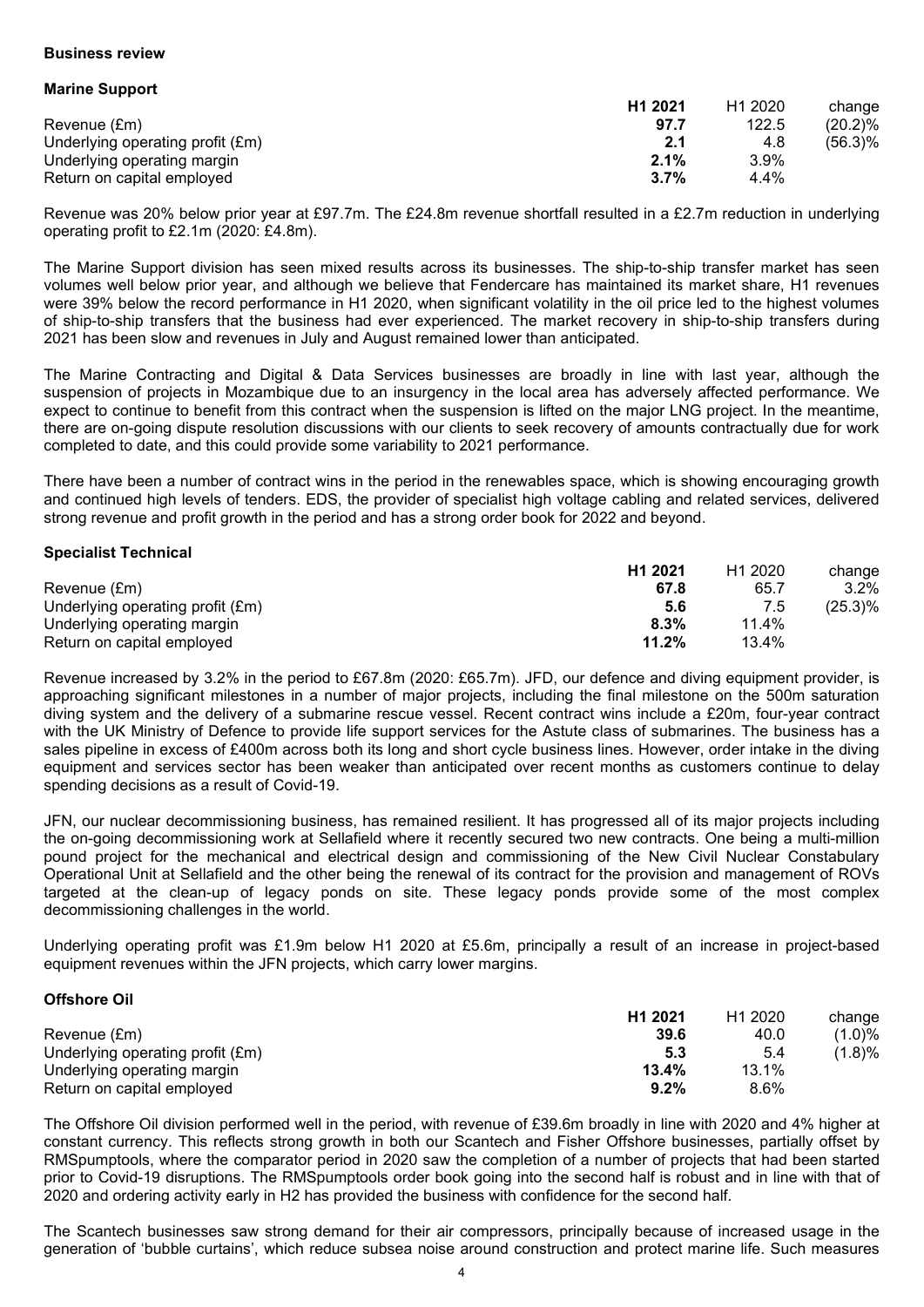are legal requirements in most jurisdictions around the world and represent an exciting mid-term growth opportunity for the Group. The combined forward order books of the Scantech businesses, at approximately £16m, are more than 40% higher than at this point in 2020.

Fisher Offshore saw a continuation of the strong demand for its specialist cutting tools, which are used in the decommissioning of existing oil platforms and wells, tendering for £31m of business in the period, which compares to £26m for the whole of 2020. The Group further strengthened its customer offering with the purchase of Subsea Engenuity during the period for a consideration of up to £0.75m. Subsea Engenuity's innovative technology significantly reduces risk in well abandonment operations and is expected to be launched commercially in early 2022.

## **Tankships**

|                                  | H <sub>1</sub> 2021 | H <sub>1</sub> 2020 | change     |
|----------------------------------|---------------------|---------------------|------------|
| Revenue (£m)                     | 28.6                | 29.9                | (4.3)%     |
| Underlying operating profit (£m) | 2.1                 | 3.6                 | $(41.7)\%$ |
| Underlying operating margin      | $7.3\%$             | 12.0%               |            |
| Return on capital employed       | 20.1%               | 24.3%               |            |

The Tankships division saw challenging trading conditions in Q1 as the UK was placed back into lockdown. Following the gradual easing of restrictions in Q2, we saw an improvement in demand and revenue ended the period only 4% below 2020 at £28.6m. Volumes are now approaching pre-pandemic levels.

Underlying operating profit was £1.5m below 2020 at £2.1m for the period, which reflects both the largely fixed cost nature of the business and an increase in operating costs due to Covid quarantining and enhanced safety measures put in place as we continue to prioritise the safety and wellbeing of our staff.

## **Cashflow and borrowings**

Underlying net borrowings at 30 June 2021 was £178.7m, showing a marginal increase of £3.7m compared to 31 December 2020 (£175.0m). On an IFRS16 basis, including the Group's operating lease liabilities, net debt increased from £198.1m at 31 December 2020 to £211.0m at 30 June 2021.

As anticipated, the Group saw a working capital outflow during the period. A number of projects across the Group have not yet met invoicing milestones, resulting in an increase in accrued income of £17.1m in the period. Debtor days, at 87, showed some improvement over H1 2020 and creditor days are in line at 97 (30 June 2020: 98).

Capital expenditure was much reduced at £6.5m (2020: £11.8m) as the business continues to prioritise its capital investments. The sale of the Paladin was completed in the period and proceeds of \$17.3m (£12.6m) were received prior to the period end. Acquisition spend was lower at £0.4m (2020: £4.5m).

Tax and interest payments were broadly in line with prior year at £7.6m (2020: £8.8m).

At 30 June 2021 the Group had headroom against its committed revolving credit facilities of £117.0m (2020: £115.6m). The ratio of net debt (including bonds and guarantees) to Ebitda was 2.9 times (31 December 2020: 2.8 times; 30 June 2020: 2.5 times). The covenant requirement at 30 June 2021 was 3.75 times, which reduces to 3.5 times at 31 December 2021.

## **Balance sheet**

Non-current assets reduced from £389.6m at 31 December to £369.7m at 30 June 2021, due principally to a reduction in tangible fixed assets of £31.5m offset by an increase in right-of-use assets of £8.3m.

Current assets increased from £302.5m at 31 December 2020 (restated – see note 12) to £313.3m at 30 June 2021. This reflects an increase in receivables of £20.8m, principally in accrued income as major long-term contracts work towards invoicing milestones in the second half of the year. In addition, £15.2m assets held for sale have been recognised at 30 June 2021 (refer to note 13 for details), offset by lower cash at bank and in hand balances (see note 12).

Current and non-current liabilities decreased by £21.0m in the period, from £456.2m at 31 December 2020 (restated – see note 12) to £435.2m at 30 June 2021. The principal movement is a decrease in bank overdrafts (refer note 12), offset by an increase of £8.2m in lease liabilities, which broadly matches against the increase in right-of-use assets of £8.3m.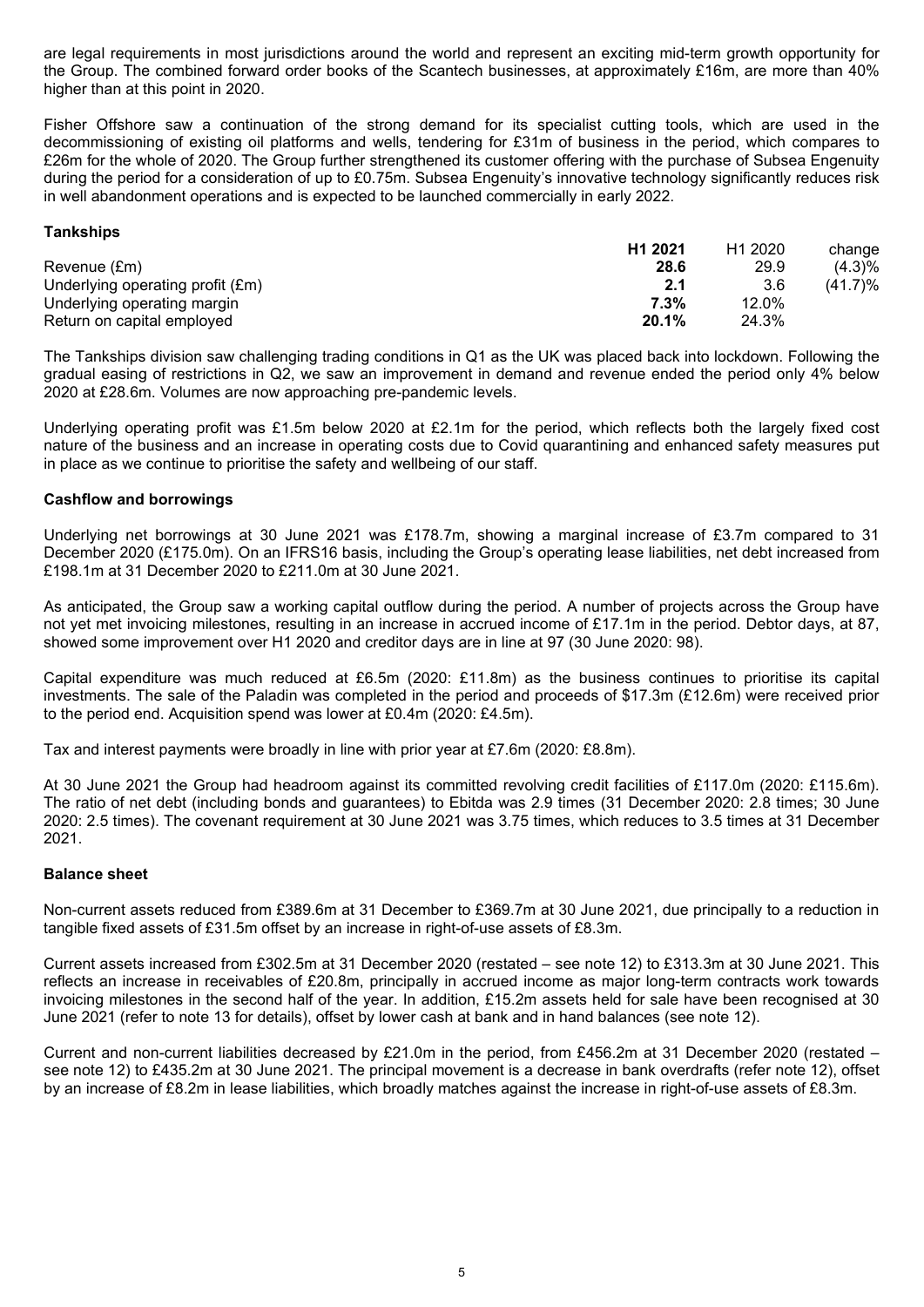## **Risks and uncertainties**

The principal risks and uncertainties which may have the largest impact on performance in the second half of the year are the same as disclosed in the 2020 Annual Report and Accounts on pages 43-48. The principal risks set out in the 2020 Annual Report and Accounts were:

- Operational project delivery, recruitment and retention of key staff, health, safety and environment, contractual risk, cyber security and pandemic risk;
- Strategic climate change, operating in emerging markets; and
- Financial foreign currency and interest rates.

The Board considers that the principal risks and uncertainties set out in the 2020 Annual Report and Accounts remain the same.

## **Directors' Responsibilities**

We confirm that to the best of our knowledge:

- (a) The condensed set of financial statements has been prepared in accordance with IAS 34 'Interim Financial Reporting' as adopted by the European Union.
- (b) The interim management report includes a fair review of the information required by:
	- a. DTR 4.2.7R of the 'Disclosure and Transparency Rules', being an indication of important events that have occurred during the first six months of the financial year and their impact on the condensed set of financial statements; and a description of the principal risks and uncertainties for the remaining six months of the year; and
	- b. DTR 4.2.8R of the 'Disclosure and Transparency Rules', being related party transactions that have taken place in the first six months of the current financial year and that have materially affected the financial position or performance of the entity during the period; and any changes in the related party transactions described in the last annual report that could do so.

Approved by the Board of Directors and signed on its behalf by:

E P O'Lionaird D Kennedy Chief Executive Officer

6 September 2021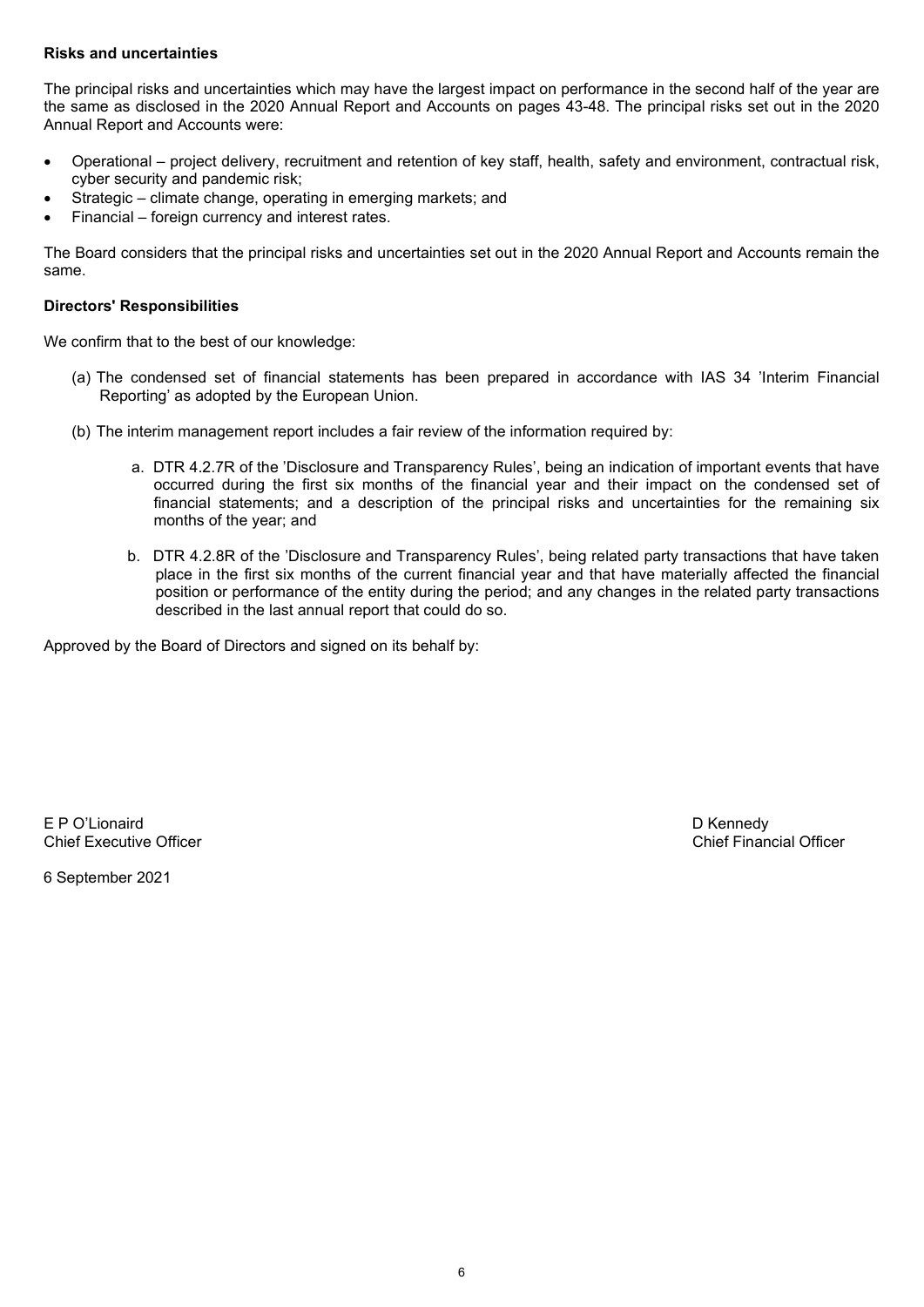# **CONDENSED CONSOLIDATED INCOME STATEMENT for the six months ended 30 June 2021**

|                                             |                | <b>Six months</b> | Six months       | Year        |
|---------------------------------------------|----------------|-------------------|------------------|-------------|
|                                             |                | ended             | ended            | ended       |
|                                             |                | 30 June           | 30 June          | 31 December |
|                                             |                | 2021              | 2020             | 2020        |
|                                             | <b>Note</b>    | £m                | £m               | £m          |
| <b>Revenue</b>                              | 4              | 233.7             | 258.1            | 518.2       |
| Cost of sales                               |                | (177.6)           | (187.2)          | (423.8)     |
| <b>Gross profit</b>                         |                | 56.1              | 70.9             | 94.4        |
| Administrative expenses                     |                | (44.9)            | (60.1)           | (139.5)     |
| Share of post-tax results of joint ventures |                | 1.0               | 0.7              | 1.6         |
| <b>Operating profit/(loss)</b>              | 4              | 12.2              | 11.5             | (43.5)      |
| Analysis of operating profit:               |                |                   |                  |             |
| <b>Underlying operating profit</b>          |                | 13.3              | 19.5             | 40.5        |
| Separately disclosed items                  |                | (1.1)             | (8.0)            | (84.0)      |
| Net finance expense                         | 6              | (4.1)             | (4.4)            | (9.0)       |
| Profit/(loss) before taxation               |                | 8.1               | 7.1              | (52.5)      |
| Analysis of profit before tax:              |                |                   |                  |             |
| Underlying profit before taxation           |                | 9.2               | 15.1             | 31.5        |
| Separately disclosed items                  | 5              | (1.1)             | (8.0)            | (84.0)      |
| Income tax                                  | $\overline{7}$ | 5.5               | (2.0)            | (4.8)       |
| Profit/(loss) for the period                |                | 13.6              | 5.1              | (57.3)      |
| Attributable to:                            |                |                   |                  |             |
| Owners of the Company                       |                | 13.5              | 5.0              | (57.5)      |
| Non-controlling interests                   |                | 0.1               | 0.1              | 0.2         |
|                                             |                | 13.6              | $\overline{5.1}$ | (57.3)      |
| Earnings/(loss) per share                   |                | pence             | pence            | pence       |
| <b>Basic</b>                                | 8              | 26.8              | 9.9              | (114.2)     |
| <b>Diluted</b>                              | 8              | 26.8              | 9.9              | (114.2)     |
| Underlying earnings per share               |                |                   |                  |             |
| <b>Basic</b>                                | 8              | 12.8              | 23.6             | 48.0        |
| <b>Diluted</b>                              | 8              | 12.8              | 23.6             | 47.9        |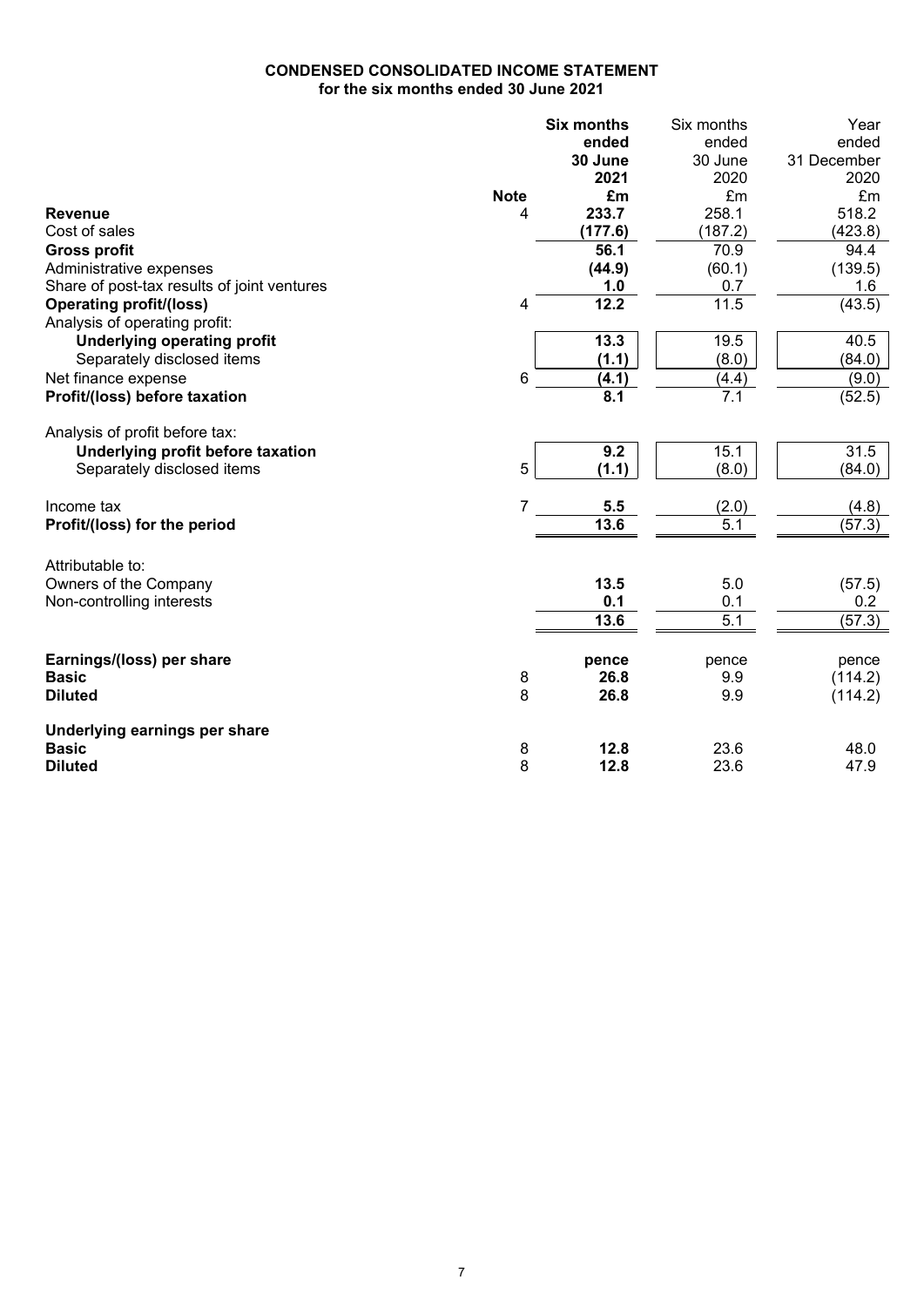# **CONDENSED CONSOLIDATED STATEMENT OF COMPREHENSIVE INCOME for the six months ended 30 June 2021**

|                                                                                  | <b>Six months</b> | Six months | Year        |
|----------------------------------------------------------------------------------|-------------------|------------|-------------|
|                                                                                  | ended             | ended      | ended       |
|                                                                                  | 30 June           | 30 June    | 31 December |
|                                                                                  | 2021              | 2020       | 2020        |
| <b>Note</b>                                                                      | £m                | Em         | Em          |
| Profit/(loss) for the period                                                     | 13.6              | 5.1        | (57.3)      |
| Items that will not be reclassified to the income statement                      |                   |            |             |
| Actuarial gain/(loss) in defined benefit pension schemes<br>10                   | 2.8               | (0.4)      | (9.3)       |
| Tax on items that will not be reclassified                                       |                   | 0.1        | 1.1         |
|                                                                                  | 2.8               | (0.3)      | (8.2)       |
| Items that may be reclassified subsequently to the income statement              |                   |            |             |
| Exchange differences on foreign currency net investments                         | (2.3)             | 1.8        | (7.8)       |
| Effective portion of changes in fair value of cash flow hedges                   | (1.2)             | (3.6)      | 0.6         |
| Effective portion of changes in fair value of cash flow hedges in joint ventures | 0.1               | (0.3)      | (0.2)       |
| Net change in fair value of cash flow hedges transferred to income statement     | (0.6)             | 0.6        | (0.1)       |
| Deferred tax on items that may be reclassified                                   | 0.1               | 0.7        | 1.1         |
|                                                                                  | (3.9)             | (0.8)      | (6.4)       |
| Total comprehensive income for the period                                        | 12.5              | 4.0        | (71.9)      |
|                                                                                  |                   |            |             |
| Attributable to:                                                                 |                   |            |             |
| Owners of the Company                                                            | 12.4              | 3.9        | (72.0)      |
| Non-controlling interests                                                        | 0.1               | 0.1        | 0.1         |
|                                                                                  | 12.5              | 4.0        | (71.9)      |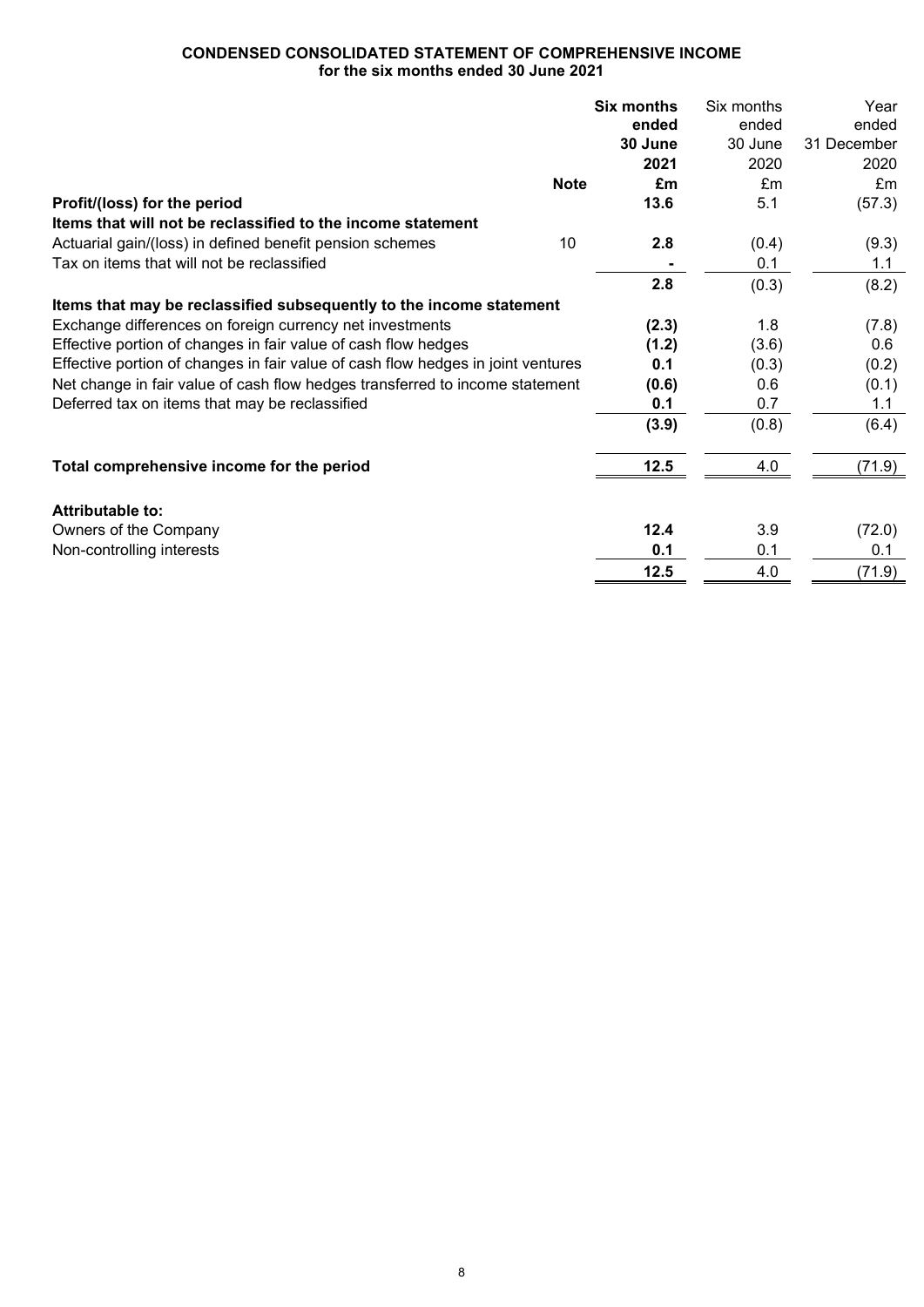# **CONDENSED CONSOLIDATED STATEMENT OF FINANCIAL POSITION at 30 June 2021**

|                                                     |             | 30 June | 30 June   | 31 December |
|-----------------------------------------------------|-------------|---------|-----------|-------------|
|                                                     |             | 2021    | 2020      | 2020        |
|                                                     | <b>Note</b> | £m      | £m        | £m          |
| <b>Non-current assets</b>                           |             |         | restated* | restated*   |
| Goodwill                                            | 11          | 165.8   | 182.8     | 166.5       |
| Other intangible assets                             |             | 18.2    | 25.6      | 20.1        |
| Property, plant and equipment                       |             | 126.7   | 208.2     | 158.2       |
| Right-of-use assets                                 |             | 39.0    | 24.4      | 30.7        |
| Investment in joint ventures                        |             | 7.7     | 8.9       | 7.5         |
| Other investments                                   |             | 1.4     | 1.4       | 1.4         |
| Deferred tax assets                                 |             | 10.9    | 5.6       | 5.2         |
|                                                     |             | 369.7   | 456.9     | 389.6       |
|                                                     |             |         |           |             |
| <b>Current assets</b>                               |             |         |           |             |
| Inventories                                         |             | 51.5    | 52.3      | 46.6        |
| Trade and other receivables                         |             | 183.6   | 201.2     | 162.8       |
| Assets held for sale                                | 13          | 15.2    |           |             |
| Cash and cash equivalents                           | 12          | 63.0    | 70.1      | 93.1        |
|                                                     |             | 313.3   | 323.6     | 302.5       |
|                                                     |             |         |           |             |
| <b>Current liabilities</b>                          |             |         |           |             |
|                                                     |             |         |           | (140.1)     |
| Trade and other payables                            |             | (142.3) | (173.6)   |             |
| Provisions for liabilities and charges              |             | (0.6)   | (0.9)     |             |
| Liabilities associated with assets held for sale    | 13          | (1.7)   |           |             |
| <b>Current tax</b>                                  |             | (4.8)   | (7.1)     | (7.6)       |
| <b>Borrowings</b>                                   |             | (51.2)  | (57.5)    | (79.8)      |
| Lease liabilities                                   |             | (8.9)   | (8.4)     | (7.2)       |
|                                                     |             | (209.5) | (247.5)   | (234.7)     |
| <b>Net current assets</b>                           |             | 103.8   | 76.1      | 67.8        |
| <b>Total assets less current liabilities</b>        |             | 473.5   | 533.0     | 457.4       |
|                                                     |             |         |           |             |
| <b>Non-current liabilities</b>                      |             |         |           |             |
| Other payables                                      |             | (3.3)   | (3.7)     | (3.6)       |
| Provisions                                          |             | (1.4)   |           | (1.6)       |
| Retirement benefit obligations                      | 10          | (6.6)   | (5.2)     | (10.3)      |
| Cumulative preference shares                        |             | (0.1)   | (0.1)     | (0.1)       |
| <b>Borrowings</b>                                   |             | (182.0) | (182.8)   | (178.8)     |
| Lease liabilities                                   |             | (31.8)  | (19.8)    | (25.3)      |
| Deferred tax liabilities                            |             | (0.5)   | (5.2)     | (1.8)       |
|                                                     |             | (225.7) | (216.8)   | (221.5)     |
| <b>Net assets</b>                                   |             | 247.8   | 316.2     | 235.9       |
|                                                     |             |         |           |             |
| <b>Equity</b>                                       |             |         |           |             |
| Called up share capital                             |             | 12.6    | 12.6      | 12.6        |
| Share premium                                       |             | 26.8    | 26.6      | 26.7        |
| Treasury shares                                     |             | (0.6)   | (0.3)     | (0.2)       |
| Other reserves                                      |             | (20.5)  | (11.0)    | (16.5)      |
| Retained earnings                                   |             | 228.7   | 287.4     | 212.6       |
| <b>Equity attributable to owners of the Company</b> |             | 247.0   | 315.3     | 235.2       |
| Non-controlling interests                           |             | 0.8     | 0.9       | 0.7         |
| <b>Total equity</b>                                 |             | 247.8   | 316.2     | 235.9       |
|                                                     |             |         |           |             |

\* cash and cash equivalents and borrowings (current) have been restated for the 2020 comparative periods to reflect a gross up of cash at bank and in hand and overdraft balances (see note 12).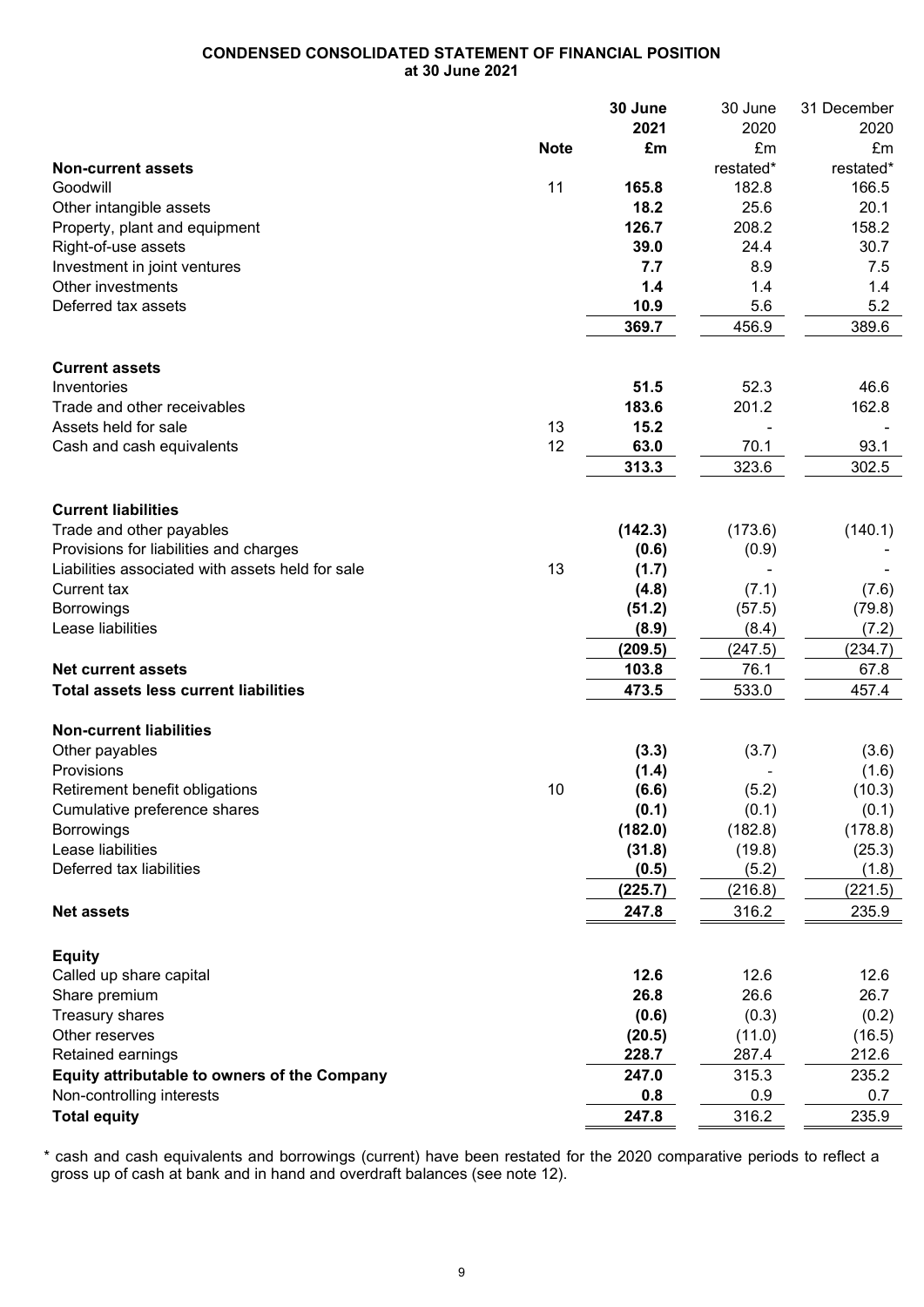# **CONDENSED CONSOLIDATED STATEMENT OF CHANGES IN EQUITY for the six months ended 30 June 2021**

|                                                                                | Share<br>capital<br>£m | <b>Share</b><br>premium<br>£m | <b>Retained</b><br>earnings<br>£m | Other<br>reserves<br>£m | Treasurv<br>shares<br>£m | Shareholders'<br>equity<br>£m | Non-<br>controlling<br>interests<br>£m | Total<br>equity<br>£m |
|--------------------------------------------------------------------------------|------------------------|-------------------------------|-----------------------------------|-------------------------|--------------------------|-------------------------------|----------------------------------------|-----------------------|
| At 1 January 2021                                                              | 12.6                   | 26.7                          | 212.6                             | (16.5)                  | (0.2)                    | 235.2                         | 0.7                                    | 235.9                 |
| Profit for the year                                                            |                        | -                             | 13.5                              |                         |                          | 13.5                          | 0.1                                    | 13.6                  |
| Other comprehensive income<br>Contributions by and distributions to<br>owners: |                        |                               | 2.8                               | (3.9)                   |                          | (1.1)                         |                                        | (1.1)                 |
| Remeasurement of non-controlling<br>interest put option                        |                        |                               |                                   | (0.1)                   |                          | (0.1)                         |                                        | (0.1)                 |
| Share based payments                                                           |                        |                               | 0.3                               |                         |                          | 0.3                           |                                        | 0.3                   |
| Tax effect of share based payments                                             |                        |                               | 0.1                               |                         |                          | 0.1                           |                                        | 0.1                   |
| Purchase of shares by ESOT                                                     |                        |                               |                                   |                         | (0.5)                    | (0.5)                         |                                        | (0.5)                 |
| Notional purchase of own shares                                                |                        |                               | (0.5)                             |                         |                          | (0.5)                         |                                        | (0.5)                 |
| Arising on the issue of shares                                                 |                        | 0.1                           |                                   |                         |                          | 0.1                           |                                        | 0.1                   |
| Transfer                                                                       |                        |                               | (0.1)                             |                         | 0.1                      |                               |                                        |                       |
| At 30 June 2021                                                                | 12.6                   | 26.8                          | 228.7                             | (20.5)                  | (0.6)                    | 247.0                         | 0.8                                    | 247.8                 |

|                                                                                | <b>Share</b><br>capital<br>£m | <b>Share</b><br>premium<br>£m | <b>Retained</b><br>earnings<br>£m | <b>Other</b><br>reserves<br>£m | Treasurv<br>shares<br>£m | Shareholders'<br>equity<br>£m | Non-<br>controlling<br>interests<br>£m | Total<br>equity<br>£m |
|--------------------------------------------------------------------------------|-------------------------------|-------------------------------|-----------------------------------|--------------------------------|--------------------------|-------------------------------|----------------------------------------|-----------------------|
| At 1 January 2020                                                              | 12.6                          | 26.5                          | 284.7                             | (10.6)                         |                          | 313.2                         | 0.8                                    | 314.0                 |
| Profit for the year                                                            |                               |                               | 5.0                               |                                |                          | 5.0                           | 0.1                                    | 5.1                   |
| Other comprehensive income<br>Contributions by and distributions to<br>owners: |                               |                               | (0.8)                             | (0.3)                          | $\overline{\phantom{0}}$ | (1.1)                         |                                        | (1.1)                 |
| Remeasurement of non-controlling<br>interest put option                        |                               |                               |                                   | (0.1)                          |                          | (0.1)                         |                                        | (0.1)                 |
| Share based payments                                                           |                               |                               | 0.2                               |                                |                          | 0.2                           |                                        | 0.2                   |
| Tax effect of share based payments                                             |                               |                               | (0.3)                             |                                |                          | (0.3)                         |                                        | (0.3)                 |
| Purchase of shares by ESOT                                                     |                               |                               |                                   |                                | (0.9)                    | (0.9)                         |                                        | (0.9)                 |
| Notional purchase of own shares                                                |                               |                               | (0.8)                             |                                |                          | (0.8)                         |                                        | (0.8)                 |
| Arising on the issue of shares                                                 |                               | 0.1                           |                                   |                                |                          | 0.1                           |                                        | 0.1                   |
| Transfer                                                                       |                               |                               | (0.6)                             |                                | 0.6                      |                               |                                        |                       |
| At 30 June 2020                                                                | 12.6                          | 26.6                          | 287.4                             | (11.0)                         | (0.3)                    | 315.3                         | 0.9                                    | 316.2                 |

#### **Other reserve movements**

|                                                      | Translation<br>reserve | Hedging<br>reserve | <b>Put option</b><br>liability | <b>Total</b> |
|------------------------------------------------------|------------------------|--------------------|--------------------------------|--------------|
| Other reserves                                       | £m                     | £m                 | £m                             | £m           |
| At 1 January 2020                                    | (7.8)                  | (0.2)              | (2.6)                          | (10.6)       |
| Other comprehensive income                           | (6.5)                  | 0.7                | ٠                              | (5.8)        |
| Remeasurement of non-controlling interest put option |                        |                    | (0.1)                          | (0.1)        |
| At 31 December 2020                                  | (14.3)                 | 0.5                | (2.7)                          | (16.5)       |
| Other comprehensive income                           | (2.3)                  | (1.6)              |                                | (3.9)        |
| Remeasurement of non-controlling interest put option |                        |                    | (0.1)                          | (0.1)        |
| At 30 June 2021                                      | (16.6)                 | (1.1)              | (2.8)                          | (20.5)       |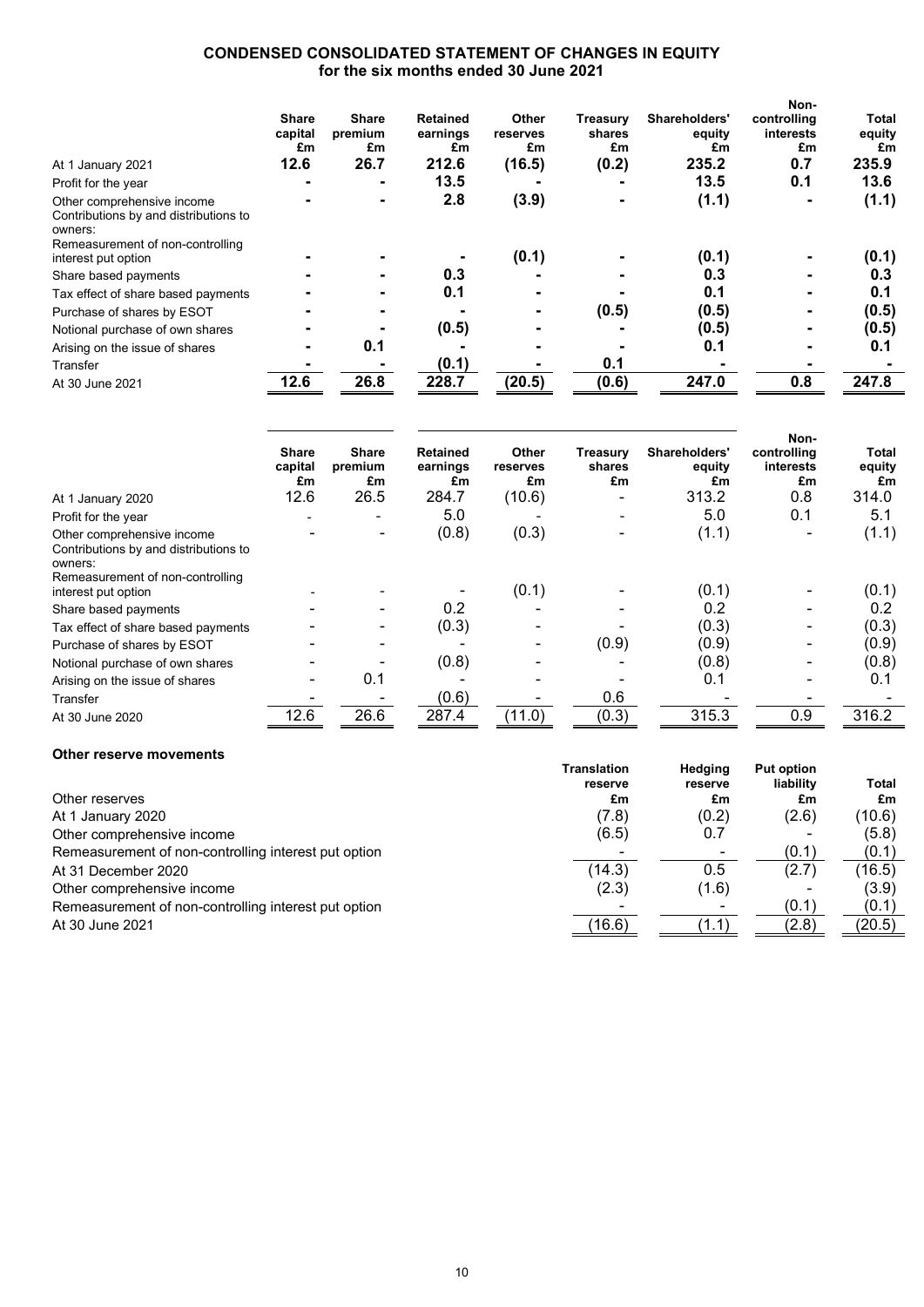# **CONDENSED CONSOLIDATED CASH FLOW STATEMENT for the six months ended 30 June 2021**

|                                                                     |             | <b>Six</b> | <b>Six</b> |             |
|---------------------------------------------------------------------|-------------|------------|------------|-------------|
|                                                                     |             | months     | months     | Year        |
|                                                                     |             | ended      | ended      | ended       |
|                                                                     |             | 30 June    | 30 June    | 31 December |
|                                                                     |             | 2021       | 2020       | 2020        |
|                                                                     |             |            | restated*  |             |
|                                                                     | <b>Note</b> | £m         | £m         | £m          |
| Profit/(loss) before tax for the period                             |             | 8.1        | 7.1        | (52.5)      |
| Adjustments to reconcile profit/(loss) before tax to net cash flows |             |            |            |             |
| Depreciation and amortisation                                       |             | 21.1       | 23.3       | 48.0        |
| Separately disclosed items (excluding amortisation)                 |             | (0.3)      | 6.5        | 81.1        |
| Other non cash items                                                |             | 3.0        | 6.0        | 7.1         |
| (Increase)/decrease in inventories                                  |             | (5.3)      | (3.4)      | 2.0         |
| (Increase)/decrease in trade and other receivables                  |             | (24.8)     | 14.5       | 30.9        |
| Increase/(decrease) in trade and other payables                     |             | 2.8        | 13.6       | (13.4)      |
| Defined benefit pension cash contributions less service cost        |             | (1.0)      | (1.2)      | (4.8)       |
| <b>Cash generated from operations</b>                               |             | 3.6        | 66.4       | 98.4        |
| Cash outflow from separately disclosed items                        |             |            | (1.1)      | (3.9)       |
| Income tax payments                                                 |             | (4.5)      | (5.2)      | (7.9)       |
| Cash flow (used in)/from operating activities                       |             | (0.9)      | 60.1       | 86.6        |
|                                                                     |             |            |            |             |
| <b>Investing activities</b>                                         |             |            |            |             |
| Dividends from joint venture undertakings                           |             | 0.7        | 0.6        | 1.8         |
| Proceeds from the disposal of a subsidiary                          |             |            |            | 1.3         |
| Proceeds from the disposal of property, plant and equipment         |             | 14.3       | 0.6        | 2.6         |
| Finance income                                                      |             | 0.2        | 0.1        | 0.3         |
| Acquisition of subsidiaries, net of cash acquired                   |             | (0.4)      | (4.0)      | (7.9)       |
| Investment in joint ventures and other investments                  |             |            | (0.5)      | (0.5)       |
| Acquisition of property, plant and equipment                        |             | (6.5)      | (11.8)     | (17.5)      |
| Development expenditure                                             |             | (0.8)      | (1.5)      | (2.9)       |
| Cash flows from/(used in) investing activities                      |             | 7.5        | (16.5)     | (22.8)      |
|                                                                     |             |            |            |             |
| <b>Financing activities</b>                                         |             |            |            |             |
| Proceeds from the issue of share capital                            |             | 0.1        | 0.1        | 0.2         |
| Finance costs                                                       |             | (3.3)      | (3.7)      | (7.0)       |
| Purchase of own shares by Employee Share Ownership Trust            |             | (0.5)      | (0.9)      | (0.9)       |
| Notional purchase of own shares for LTIP vesting                    |             | (0.5)      | (0.8)      | (1.0)       |
| Capital element of lease repayments                                 |             | (6.6)      | (6.2)      | (13.0)      |
| Proceeds from borrowings                                            |             | 10.5       | 43.9       | 34.3        |
| Repayment of borrowings                                             |             | (7.9)      | (70.1)     | (64.5)      |
| Dividends paid                                                      |             |            |            | (4.0)       |
| Dividend paid to non-controlling interest                           |             |            |            | (0.2)       |
| Cash flows used in financing activities                             |             | (8.2)      | (37.7)     | (56.1)      |
|                                                                     |             |            |            |             |
| Net decrease in cash and cash equivalents                           |             | (1.6)      | 5.9        | 7.7         |
| Cash and cash equivalents at beginning of period                    |             | 13.5       | 7.5        | 7.5         |
| Net foreign exchange differences                                    |             |            | (0.6)      | (1.7)       |
|                                                                     |             |            |            |             |
| Cash and cash equivalents at end of period                          | 12          | 11.9       | 12.8       | 13.5        |

\* Cash and cash equivalents restated for the period ended 30 June 2020.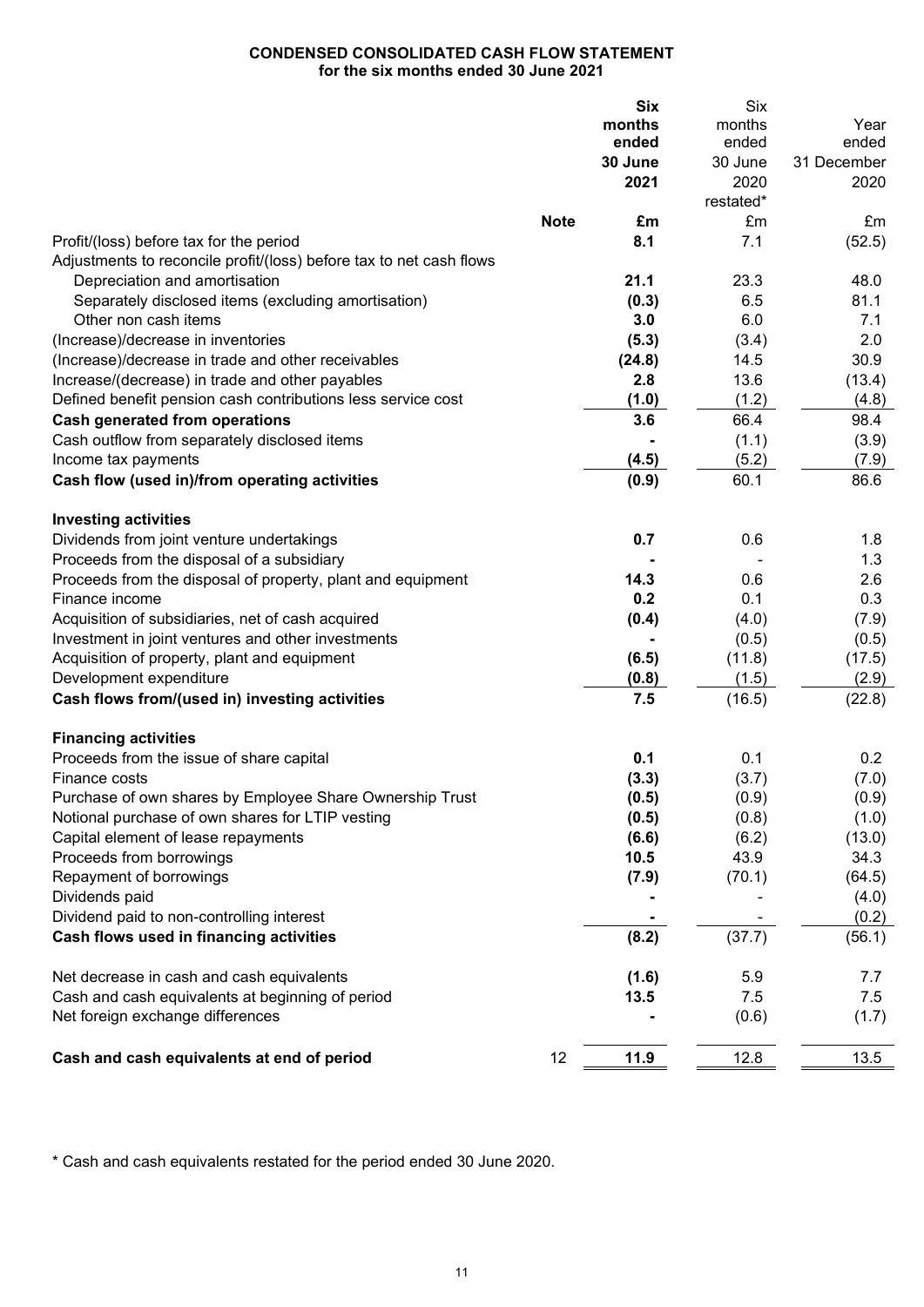## **NOTES TO THE CONDENSED CONSOLIDATED HALF YEAR STATEMENTS**

## **1 Basis of preparation**

James Fisher and Sons Plc (the Company) is a public limited company registered and domiciled in England and Wales and listed on the London Stock Exchange. The condensed consolidated half year financial statements of the Company for the six months ended 30 June 2021 comprise the Company and its subsidiaries (together referred to as the Group) and the Group's interests in jointly controlled entities.

#### **Statement of compliance**

The condensed consolidated financial statements, which have been reviewed and not audited, have been prepared in accordance with International Financial Reporting Standard (IFRS) IAS 34 "Interim Financial Reporting" as adopted by the European Union (EU). As required by the Disclosure and Transparency Rules of the Financial Services Authority, the condensed consolidated set of financial statements has been prepared applying the accounting policies and presentation that were applied in the preparation of the Group's published consolidated financial statements for the year ended 31 December 2020 with the exceptions described below. They do not include all of the information required for full annual financial statements, and should be read in conjunction with the consolidated financial statements of the Group for the year ended 31 December 2020.

The comparative figures for the financial year ended 31 December 2020 are not the Group's statutory accounts for that financial year. Those accounts which were prepared under International Financial Reporting Standards (IFRS) as adopted by the EU (adopted IFRS), have been reported on by the Group's auditors and delivered to the Registrar of Companies. The report of the auditors was (i) unqualified, (ii) did not include a reference to any matters to which the auditors drew attention by way of emphasis without qualifying their report and (iii) did not contain a statement under section 498 (2) or (3) of the Companies Act 2006.

The consolidated financial statements of the Group for the year ended 31 December 2020 are available upon request from the Company's registered office at Fisher House, PO Box 4, Barrow-in-Furness, Cumbria LA14 1HR or at [www.james-fisher.co.uk.](http://www.james-fisher.co.uk/)

The half year financial information is presented in Sterling and all values are rounded to the nearest million pounds (£m) except where otherwise indicated.

## **Going concern**

In light of the Covid-19 global pandemic experienced in 2020 and subsequent uncertainty, the Group has undertaken a detailed viability review and taken appropriate mitigating actions to protect the business and liquidity. Operations have been impacted by travel restrictions, supply chain logistics and actions to protect employees to ensure safe working conditions. The Group's quick response to Covid-19 has mitigated some of the impact on financial performance, however the potential impact of a post pandemic recession gives on-going risk to future financial performance. Liquidity is monitored through daily balance reporting, quarterly forecasting and monthly cashflow forecasting.

The Directors base case forecast reflected financial performance in the year ended 31 December 2020 and the associated impacts of Covid-19. A number of severe but plausible downside scenarios were calculated compared to the base case forecast of profit and cash flow to assess headroom and covenants against facilities for the going concern assessment period of the next 12 months from the date of this report. Against these negative scenarios, which reduced operating profit by £10m in 2021 and £20m in 2022, adjusted projections showed no breach of covenants. Additional sensitivities which reduced cash receipts by £10m in 2021 and £20m in 2022 and delayed project delivery reducing profit by £10m in 2021 and £20m in 2022 and deferring debtor collection by £3m in 2021 and by £6m in 2022 were also run separately in combination with the severe but plausible downside and adjusted projections showed no breach of covenants and headroom against committed facilities throughout the 12 month going concern assessment period. Further controllable mitigating actions could also be taken in such scenarios should it be required, including reducing capital expenditure, reducing dividend payments and not carrying out any acquisitions.

The Directors are of the opinion that the Group has sufficient financial resources to continue trading for at least 12 months from the date of this report. Accordingly, the Directors believe it remains appropriate to prepare the interim condensed financial statements on a going concern basis.

The Group meets its day to day working capital requirements through operating cash flows with borrowings in place to fund acquisitions and capital expenditure. The Group had £117.0m of undrawn committed facilities at 30 June 2021 (2020: £115.6m). During September, revolving credit facilities totalling £130m have been refinanced on a three year term with options to extend by up to two years.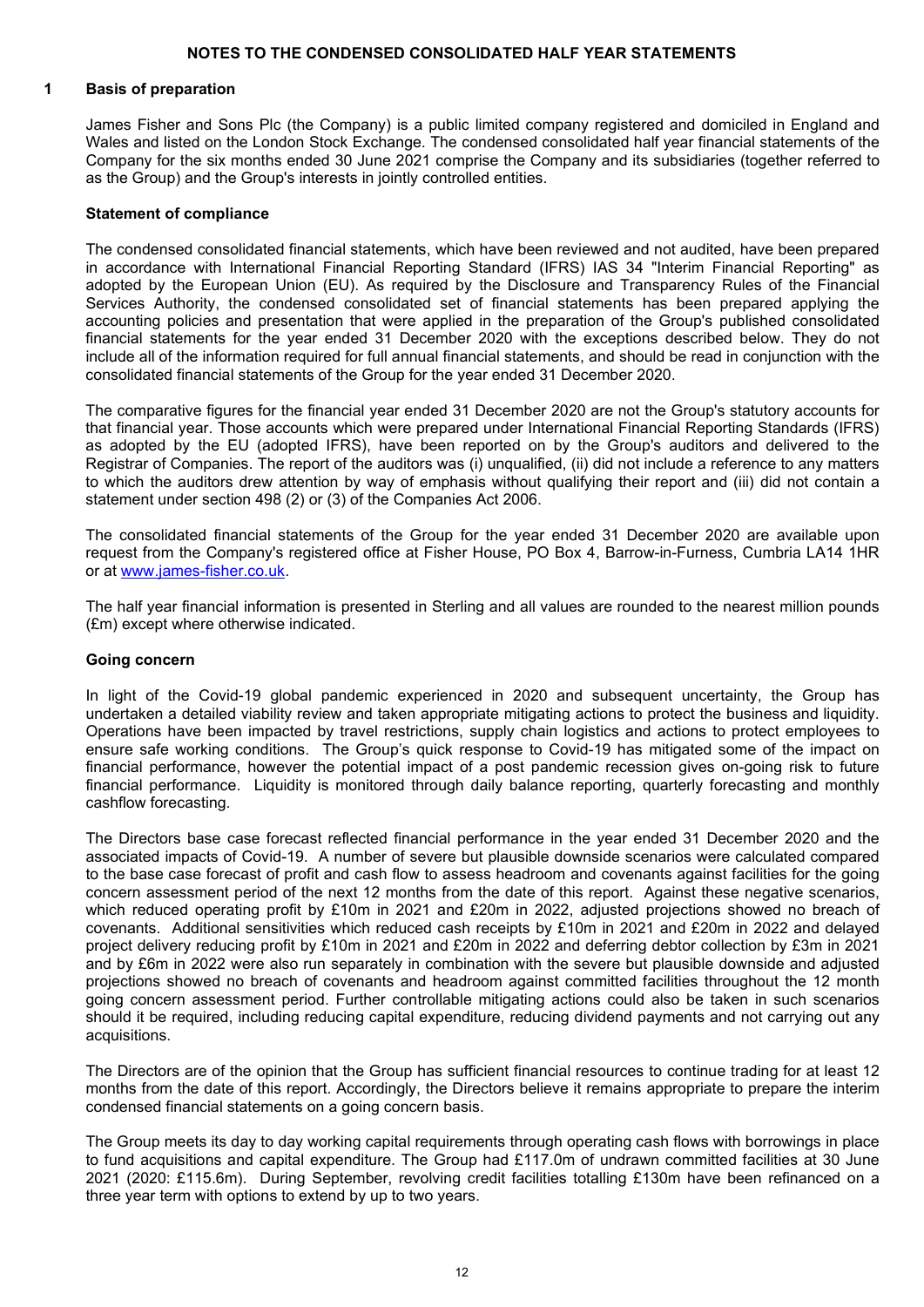## **Significant accounting policies**

The accounting policies applied by the Group in these condensed consolidated financial statements are the same as those applied by the Group in its consolidated financial statements as at and for the year ended 31 December 2020.

## **2 Accounting estimates and judgements**

The preparation of half year financial statements requires management to make judgements, estimates and assumptions that affect the application of accounting policies and the reported amounts of assets and liabilities, income and expense. Actual results may differ materially from these estimates.

The significant judgements made by management in applying the Group's accounting policies and the key sources of estimation uncertainty were the same as those applied to the consolidated financial statements as at and for the year ended 31 December 2020.

## **3 Alternative performance measures**

The Group presents a number of alternative (non-Generally Accepted Accounting Practice (non-GAAP)) performance measures which are not defined within IFRS. These measures are presented to assist investors in gaining a clear and balanced view of the underlying operational performance of the Group and are consistent year on year with how business performance is measured internally. The adjustments are separately disclosed (note 5) and are usually items that are significant in size or non-recurring in nature. The following non-GAAP measures are referred to in the half year results.

## 3.1 Underlying operating profit and underlying profit before taxation

Underlying operating profit is defined as operating profit before acquisition related income and expense (amortisation or impairment of acquired intangible assets, acquisition expenses, adjustments to contingent consideration), the costs of a material restructuring, litigation, or asset impairment and the profit or loss relating to the sale of businesses. As acquisition related income and expense fluctuates with activity and to provide a better comparison to businesses that are not acquisitive, the Directors consider that these items should be separately disclosed to give a better understanding of operating performance. Underlying profit before taxation is defined as underlying operating profit less net finance expense.

| 2020       | 2020        |
|------------|-------------|
| Six months | Year        |
| ended      | ended       |
| 30 June    | 31 December |
| £m         | £m          |
| 11.5       | (43.5)      |
| 8.0        | 84.0        |
| 19.5       | 40.5        |
| (4.4)      | (9.0)       |
| 15.1       | 31.5        |
|            |             |

## 3.2 Underlying earnings per share

Underlying earnings per share (EPS) is calculated as the total of underlying profit before tax, less income tax, but excluding the tax impact on separately disclosed items included in the calculation of underlying profit less profit attributable to non-controlling interests, divided by the weighted average number of ordinary shares in issue during the year. Underlying earnings per share is set out in note 8.

# 3.3 Capital employed and Return on Capital Employed (ROCE)

Capital employed is defined as net assets less right-of-use assets, less cash and short-term deposits and after adding back borrowings. Average capital employed is adjusted for the timing of businesses acquired and after adding back cumulative amortisation of customer relationships. Segmental ROCE is defined as the underlying operating profit, divided by average capital employed. The key performance indicator, Group post-tax ROCE, is defined as underlying operating profit, less notional tax, calculated by multiplying the effective tax rate by the underlying operating profit, divided by average capital employed.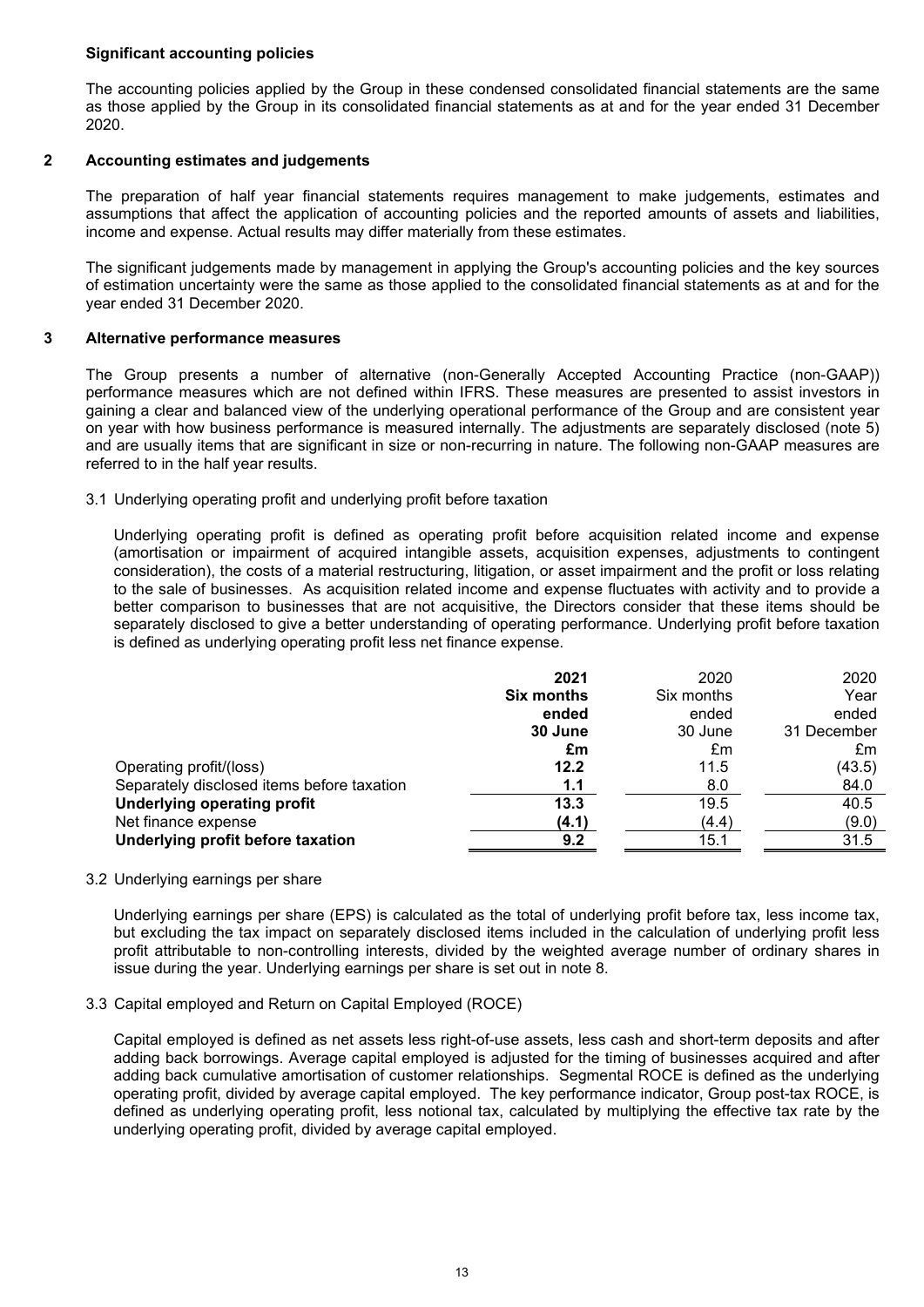|                                        | 2021              | 2020       | 2020        |
|----------------------------------------|-------------------|------------|-------------|
|                                        | <b>Six months</b> | Six months | Year        |
|                                        | ended             | ended      | ended       |
|                                        | 30 June           | 30 June    | 31 December |
|                                        | £m                | £m         | £m          |
| Net assets                             | 247.8             | 316.2      | 235.9       |
| Less right-of-use assets               | (39.0)            | (24.4)     | (30.7)      |
| Plus net borrowings                    | 211.0             | 198.5      | 198.1       |
| Capital employed                       | 419.8             | 490.3      | 403.3       |
| Underlying operating profit            | 13.3              | 19.5       | 40.5        |
| Notional tax at the effective tax rate | (3.9)             | (4.1)      | (9.2)       |
|                                        | 9.4               | 15.4       | 31.3        |
| Average capital employed               | 459.2             | 471.9      | 467.6       |
| Return on average capital employed     | 5.4%              | 6.6%       | 6.7%        |

## 3.4 Cash conversion

Cash conversion is defined as the ratio of operating cash flow to underlying operating profit. Operating cash flow comprises:

|                                           | 2021<br><b>Six months</b><br>ended<br>30 June<br>£m | 2020<br>Six months<br>ended<br>30 June<br>£m | 2020<br>Year<br>ended<br>31 December<br>£m |
|-------------------------------------------|-----------------------------------------------------|----------------------------------------------|--------------------------------------------|
| Cash generated from operations            | 3.6                                                 | 66.4                                         | 98.4                                       |
| Dividends from joint venture undertakings | 0.7                                                 | 0.6                                          | 1.8                                        |
| Capital element of lease repayments       | (6.6)                                               | (6.2)                                        | (13.0)                                     |
| Other                                     | 1.0                                                 | 0.1                                          | 0.5                                        |
| Operating cash flow                       | (1.3)                                               | 60.9                                         | 87.7                                       |
| Underlying operating profit               | 13.3                                                | 19.5                                         | 40.5                                       |
| Cash conversion                           | (10)%                                               | 312%                                         | 217%                                       |

# 3.5 Underlying earnings before interest, tax, depreciation and amortisation (Ebitda)

Underlying Ebitda is defined as the underlying operating profit before interest, tax, depreciation and amortisation.

|                                               | 2021              | 2020       | 2020        |
|-----------------------------------------------|-------------------|------------|-------------|
|                                               | <b>Six months</b> | Six months | Year        |
|                                               | ended             | ended      | ended       |
|                                               | 30 June           | 30 June    | 31 December |
|                                               | £m                | £m         | £m          |
| Underlying operating profit                   | 13.3              | 19.5       | 40.5        |
| Depreciation and amortisation                 | 21.1              | 23.3       | 48.0        |
| Less: Deprecation on right-of-use assets      | (5.6)             | (5.3)      | (10.9)      |
| Amortisation of acquired intangibles (note 5) | (1.4)             | (1.5)      | (2.9)       |
| Underlying Ebitda                             | 27.4              | 36.0       | 74.7        |

# 3.6 Underlying dividend cover

Underlying dividend cover is the ratio of the underlying diluted earnings per share to the dividend per share.

|                                   | pence          | pence | pence |
|-----------------------------------|----------------|-------|-------|
| Underlying earnings per share     | 12.8           | 23.6  | 47.9  |
| Dividends per share               |                |       | 8.0   |
| Underlying dividend cover (times) | $\blacksquare$ |       | 6.0   |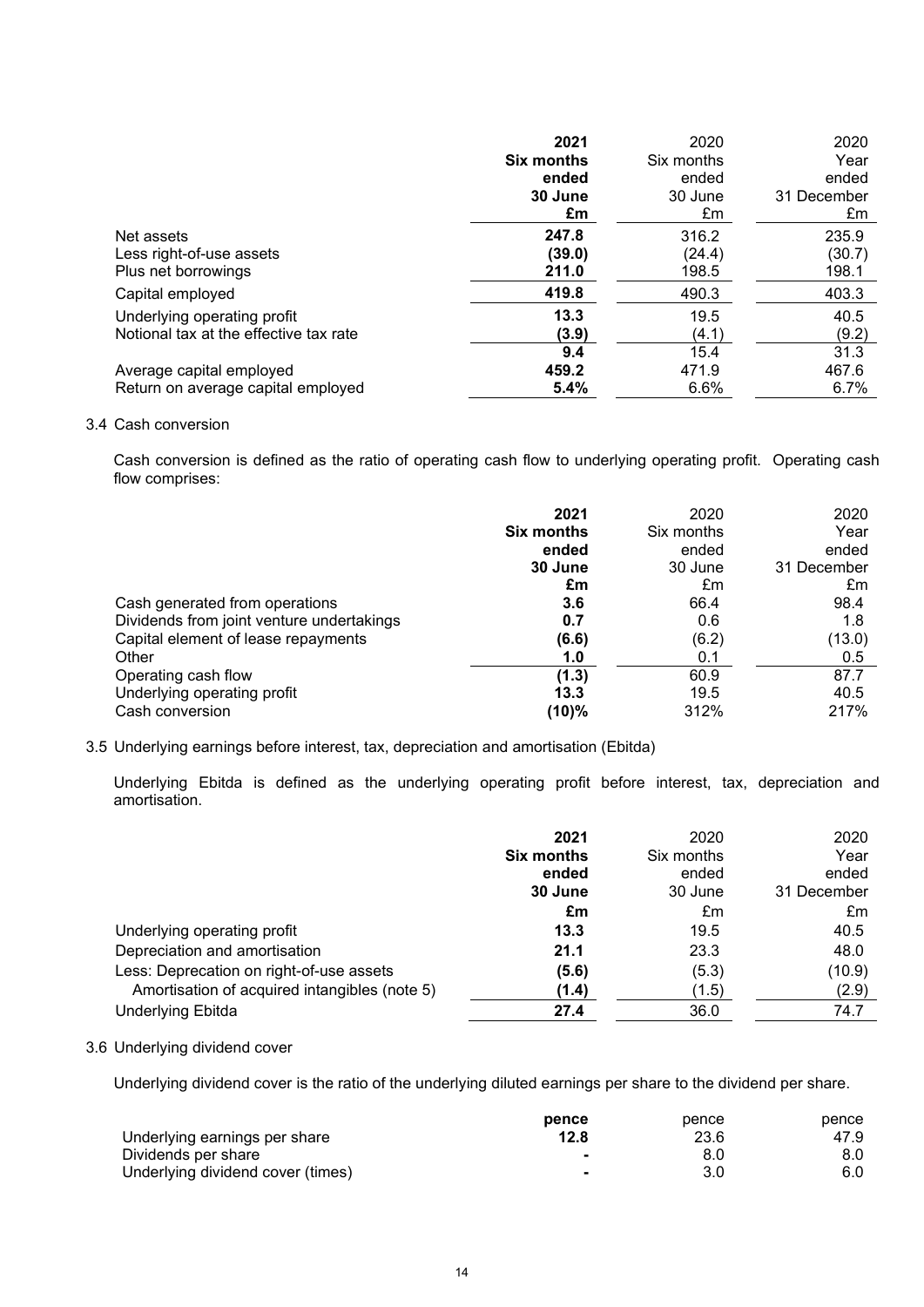#### 3.7 Organic constant currency

Organic constant currency growth represents absolute growth, adjusted for current and prior year acquisitions and for constant currency. Constant currency takes the non-sterling results of the prior year and re-translates them at the average exchange rate of the current year.

## 3.8 Underlying net borrowings

Underlying net borrowings is net borrowings as set out in note 12, excluding right-of-use operating leases. The Group's banking arrangements are based on underlying net borrowings.

|                                     | 2021              | 2020          | 2020        |
|-------------------------------------|-------------------|---------------|-------------|
|                                     | <b>Six months</b> | Six months    | Year ended  |
|                                     | ended 30 June     | ended 30 June | 31 December |
|                                     | £m                | £m            | £m          |
| Net borrowings (note 12)            | 211.0             | 198.5         | 198.1       |
| Less: right-of-use operating leases | (32.3)            | (25.4)        | (23.1)      |
|                                     | 178.7             | 173.1         | 175.0       |

#### **4 Segmental information**

Management has determined that the Group has four operating segments reviewed by the Board; Marine Support, Specialist Technical, Offshore Oil and Tankships. Their principal activities are set out in the Strategic Report within the consolidated financial statements of the Group for the year ended 31 December 2020.

The Board assesses the performance of the segments based on underlying operating profit. The Board believes that such information is the most relevant in evaluating the results of certain segments relative to other entities which operate within these industries. Inter-segmental sales are made using prices determined on an arms-length basis. Sector assets exclude cash, short-term deposits and corporate assets that cannot reasonably be allocated to operating segments. Sector liabilities exclude borrowings, retirement benefit obligations and corporate liabilities that cannot reasonably be allocated to operating segments.

## **Six months ended 30 June 2021**

|                                 | <b>Marine</b>  | <b>Specialist</b> | <b>Offshore</b> |                  |           |         |
|---------------------------------|----------------|-------------------|-----------------|------------------|-----------|---------|
|                                 | <b>Support</b> | <b>Technical</b>  | Oil             | <b>Tankships</b> | Corporate | Total   |
| Revenue                         | £m             | £m                | £m              | £m               | £m        | £m      |
| Segmental revenue reported      |                |                   |                 |                  |           |         |
| - point in time                 | 81.7           | 22.9              | 39.7            |                  |           | 144.3   |
| - over time                     | 16.1           | 45.4              |                 | 28.6             |           | 90.1    |
| Inter-segmental sales           | (0.1)          | (0.5)             | (0.1)           |                  |           | (0.7)   |
|                                 | 97.7           | 67.8              | 39.6            | 28.6             |           | 233.7   |
| Underlying operating profit     | 2.1            | 5.6               | 5.3             | 2.1              | (1.8)     | 13.3    |
| Separately disclosed items      | (0.7)          |                   | (0.4)           |                  |           | (1.1)   |
| <b>Operating profit</b>         | 1.4            | 5.6               | 4.9             | 2.1              | (1.8)     | 12.2    |
| Net finance expense             |                |                   |                 |                  |           | (4.1)   |
| Profit before tax               |                |                   |                 |                  |           | 8.1     |
| Income tax                      |                |                   |                 |                  |           | 5.5     |
| Profit for the period           |                |                   |                 |                  |           | 13.6    |
| <b>Assets &amp; liabilities</b> |                |                   |                 |                  |           |         |
| Segmental assets                | 238.1          | 165.7             | 141.2           | 65.9             | 64.4      | 675.3   |
| Investment in joint ventures    | 2.1            | 3.3               | 2.3             |                  |           | 7.7     |
| <b>Total assets</b>             | 240.2          | 169.0             | 143.5           | 65.9             | 64.4      | 683.0   |
| Segmental liabilities           | (77.3)         | (62.4)            | (27.6)          | (31.7)           | (236.2)   | (435.2) |
|                                 | 162.9          | 106.6             | 115.9           | 34.2             | (171.8)   | 247.8   |
| Other segmental information     |                |                   |                 |                  |           |         |
| Capital expenditure             | 2.3            | 0.8               | 2.3             | 0.9              | 0.2       | 6.5     |
| Depreciation and amortisation   | 6.7            | 3.4               | 5.8             | 5.1              | 0.1       | 21.1    |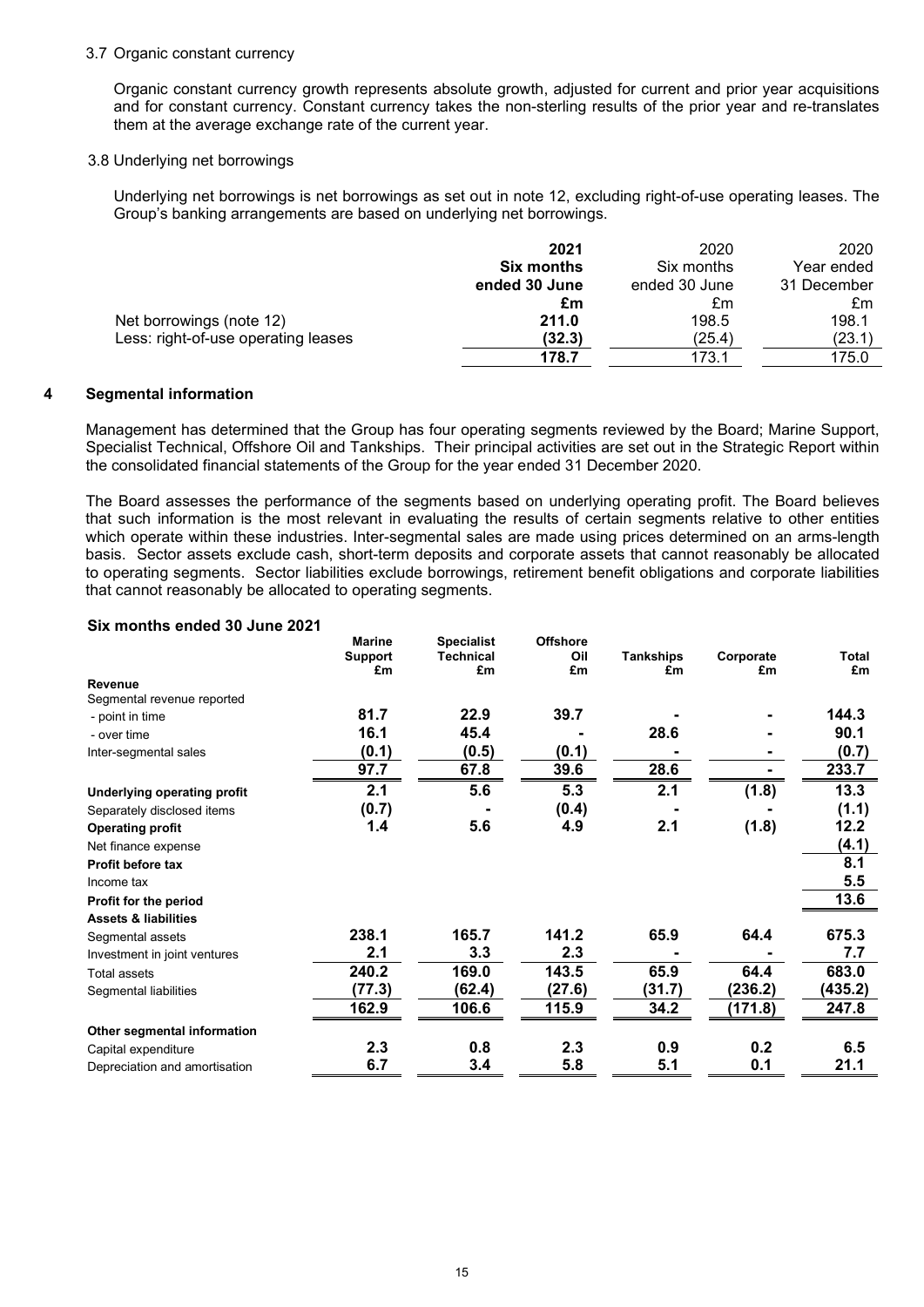| Six months ended 30 June 2020        |                   |                         |                 |           |                |         |
|--------------------------------------|-------------------|-------------------------|-----------------|-----------|----------------|---------|
|                                      | Marine            | Specialist              | Offshore        |           |                |         |
|                                      | Support           | Technical               | Oil             | Tankships | Corporate      | Total   |
| <b>Revenue</b>                       | £m                | £m                      | £m              | £m        | £m             | £m      |
| Segmental revenue reported           |                   |                         |                 |           |                |         |
| - point in time                      | 106.0             | 18.7                    | 40.2            |           |                | 164.9   |
| - over time                          | 16.6              | 47.5                    |                 | 29.9      |                | 94.0    |
| Inter-segmental sales                | (0.1)             | (0.5)                   | (0.2)           |           |                | (0.8)   |
|                                      | 122.5             | 65.7                    | 40.0            | 29.9      | $\blacksquare$ | 258.1   |
| Underlying operating profit reported | 4.8               | 7.5                     | 5.4             | 3.6       | (1.8)          | 19.5    |
| Separately disclosed items           | (4.3)             | (1.1)                   | (2.6)           |           |                | (8.0)   |
| <b>Operating profit</b>              | 0.5               | 6.4                     | 2.8             | 3.6       | (1.8)          | 11.5    |
| Net finance expense                  |                   |                         |                 |           |                | (4.4)   |
| <b>Profit before tax</b>             |                   |                         |                 |           |                | 7.1     |
| Income tax                           |                   |                         |                 |           |                | (2.0)   |
| Profit for the period                |                   |                         |                 |           |                | 5.1     |
| <b>Assets &amp; liabilities</b>      |                   |                         |                 |           |                |         |
| Segmental assets                     | 320.7             | 163.5                   | 153.4           | 58.6      | 75.4           | 771.6   |
| Investment in joint ventures         | 3.5               | 3.0                     | 2.4             |           |                | 8.9     |
| <b>Total assets</b>                  | 324.2             | 166.5                   | 155.8           | 58.6      | 75.4           | 780.5   |
| Segmental liabilities                | (101.5)           | (55.6)                  | (30.4)          | (28.8)    | (248.0)        | (464.3) |
|                                      | 222.7             | 110.9                   | 125.4           | 29.8      | (172.6)        | 316.2   |
| Other segment information            |                   |                         |                 |           |                |         |
| Capital expenditure                  | 4.9               | 1.3                     | 3.2             | 2.4       |                | 11.8    |
| Depreciation and amortisation        | 8.0               | 3.3                     | 6.5             | 5.3       | 0.2            | 23.3    |
|                                      |                   |                         |                 |           |                |         |
| Year ended 31 December 2020          |                   |                         |                 |           |                |         |
|                                      | Marine<br>Support | Specialist<br>Technical | Offshore<br>Oil | Tankships | Corporate      | Total   |
|                                      | £m                | £m                      | £m              | £m        | £m             | £m      |
| Revenue                              |                   |                         |                 |           |                |         |
| Segmental revenue reported           |                   |                         |                 |           |                |         |
| - point in time                      | 225.3             | 42.2                    | 80.1            |           |                | 347.6   |
| - over time                          | 24.5              | 89.2                    |                 | 60.4      |                | 174.1   |
| Inter-segmental sales                | (0.4)             | (1.0)                   | (2.1)           |           |                | (3.5)   |
|                                      | 249.4             | 130.4                   | 78.0            | 60.4      | $\blacksquare$ | 518.2   |
| Underlying operating profit/(loss)   | 10.1              | 14.0                    | 11.2            | 8.0       | (2.8)          | 40.5    |
| Separately disclosed items           | (79.6)            | (1.6)                   | (2.8)           |           |                | (84.0)  |
| <b>Operating (loss)/profit</b>       | (69.5)            | 12.4                    | 8.4             | 8.0       | (2.8)          | (43.5)  |
| Net finance expense                  |                   |                         |                 |           |                | (9.0)   |
| Loss before tax                      |                   |                         |                 |           |                | (52.5)  |
| Income tax                           |                   |                         |                 |           |                | (4.8)   |
| Loss for the year                    |                   |                         |                 |           |                | (57.3)  |
| <b>Assets &amp; liabilities</b>      |                   |                         |                 |           |                |         |
| Segmental assets                     | 246.7             | 156.0                   | 139.4           | 53.5      | 89.0           | 684.6   |
| Investment in joint ventures         | 2.1               | 3.0                     | 2.4             |           |                | 7.5     |
| Total assets                         | 248.8             | 159.0                   | 141.8           | 53.5      | 89.0           | 692.1   |
| Segmental liabilities                | (90.5)            | (57.6)                  | (24.9)          | (22.2)    | (261.0)        | (456.2) |
|                                      | 158.3             | 101.4                   | 116.9           | 31.3      | (172.0)        | 235.9   |
| Other segment information            |                   |                         |                 |           |                |         |
| Capital expenditure                  | 7.1               | 1.9                     | 5.4             | 3.1       |                | 17.5    |
| Depreciation and amortisation        | 17.8              | 6.7                     | 12.7            | 10.5      | 0.3            | 48.0    |

## **5 Separately disclosed items**

Certain items are disclosed separately in the financial statements to provide a clearer understanding of the underlying financial performance of the Group, referred to in note 3. They are items that are non-recurring and significant by virtue of their size and include acquisition related income or charges, costs of material litigation, restructure or material impairment and related items. Separately disclosed items comprise: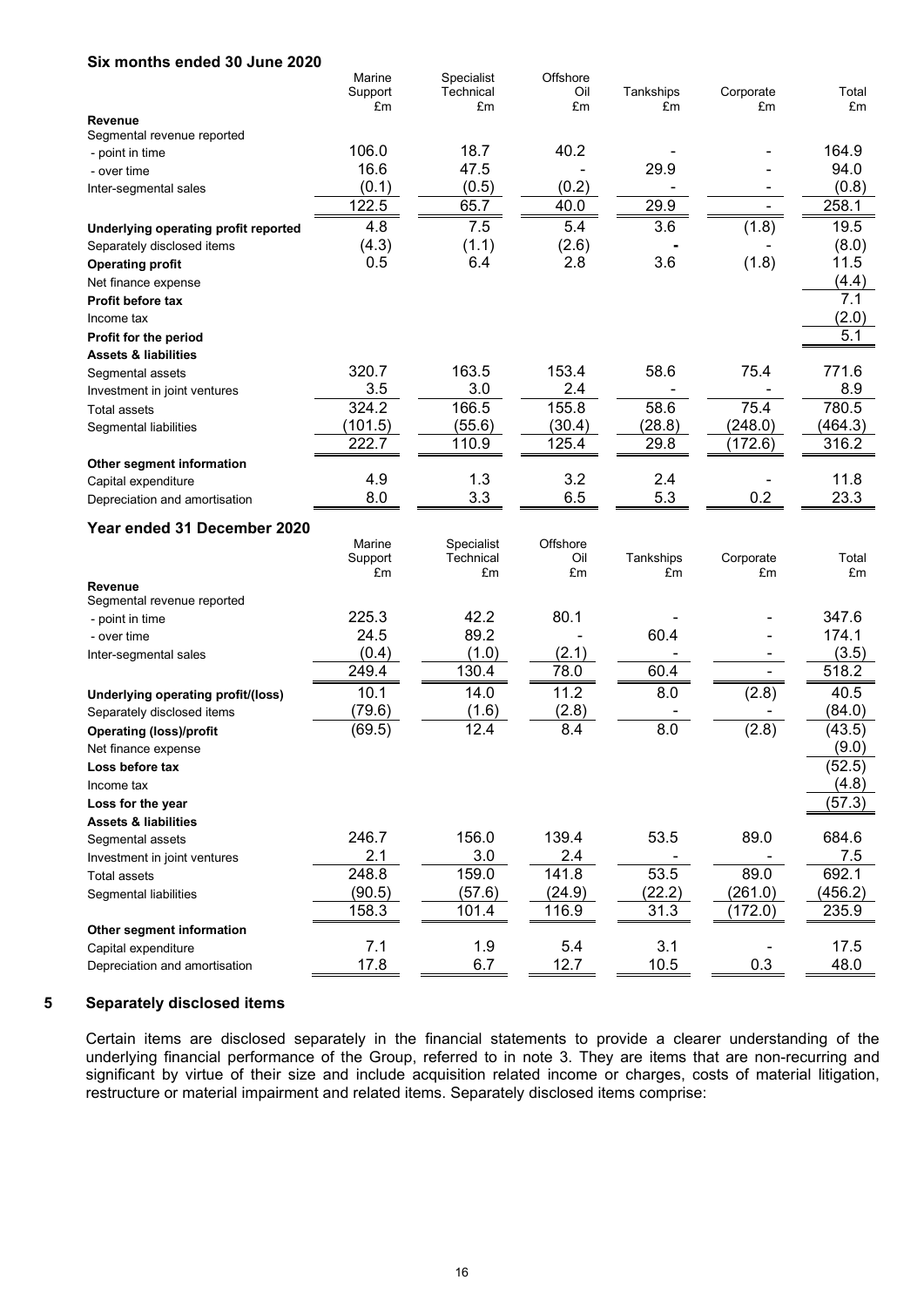|                                            | 2021              | 2020       | 2020        |
|--------------------------------------------|-------------------|------------|-------------|
|                                            | <b>Six months</b> | Six months | Year        |
|                                            | ended             | ended      | ended       |
|                                            | 30 June           | 30 June    | 31 December |
|                                            | £m                | £m         | £m          |
| Acquisition related income and (expense):  |                   |            |             |
| Costs incurred on acquiring businesses     |                   | (0.2)      | (1.0)       |
| Amortisation of acquired intangibles       | (1.4)             | (1.5)      | (2.9)       |
|                                            | (1.4)             | (1.7)      | (3.9)       |
| Marine Support restructure                 |                   | (1.5)      | (3.9)       |
| Disposal of businesses                     |                   |            | (3.5)       |
| Disposal of dive support vessel            | 0.3               |            |             |
| Impairment charges                         |                   | (4.8)      | (72.7)      |
| Separately disclosed items before taxation | (1.1)             | (8.0)      | (84.0)      |
| Taxation                                   | 8.2               | 1.1        | 2.4         |
| Separately disclosed items after taxation  | 7.1               | (6.9)      | (81.6)      |

During the six months ended 30 June 2021, the Group has recognised a gain of £0.3m on disposal of one of its dive support vessels, the Paladin. The vessel had operated in the Marine Support division. Tax on separately disclosed items includes a credit of £7.9m, which represents deferred tax recognised on the timing differences created following the impairment of dive support vessels during the year ended 31 December 2020 and the Group's current expectations regarding Dive Support operations.

During 2020, following the impact of Covid-19 combined with a sharp fall in energy prices, project work with Marine Support sharply declined and the Group commenced a material restructure of the division. A charge of £1.5m was recognised at June 2020 and £3.9m at December 2020 in respect of this. There has been no equivalent charge in 2021.

## **6 Net finance expense**

|                                                    | 2021<br><b>Six months</b><br>ended | 2020<br>Six months<br>ended<br>30 June | 2020<br>Year<br>ended<br>31 December |
|----------------------------------------------------|------------------------------------|----------------------------------------|--------------------------------------|
|                                                    | 30 June                            |                                        |                                      |
| Finance income:                                    | £m                                 | £m                                     | £m                                   |
| Interest receivable on short-term deposits         | 0.2                                | 0.1                                    | 0.2                                  |
| Finance expense:                                   |                                    |                                        |                                      |
| Interest payable on bank loans and overdrafts      | (3.2)                              | (3.4)                                  | (7.2)                                |
| Net interest on pension obligations                | (0.1)                              | (0.2)                                  | (0.1)                                |
| Unwind of discount on right-of-use lease liability | (1.0)                              | (0.8)                                  | (1.8)                                |
| Unwind of discount on contingent consideration     |                                    | (0.1)                                  | (0.1)                                |
|                                                    | (4.3)                              | (4.5)                                  | (9.2)                                |
| Net finance expense                                | (4.1)                              | (4.4)                                  | (9.0)                                |

# **7 Taxation**

The Group's effective rate on profit before income tax is (67.3)% (30 June 2020: 28.2%, 31 December 2020: 9.1%) which includes an exceptional tax credit of £7.9m as detailed in note 5. The effective income tax rate on underlying profit before income tax, based on an estimated rate for the year ending 31 December 2021, is 29.3% (30 June 2020: 20.7%, 31 December 2020: 22.8%). This is based on the estimated effective tax rate for the year to 31 December 2021. Of the total tax charge, £1.3m relates to overseas businesses (30 June 2020: £2.0m). Taxation on profit has been estimated based on rates of taxation applied to the profits forecast for the full year.

## **8 Earnings per share**

Basic earnings per share is calculated by dividing the profit attributable to equity holders of the Company by the weighted average number of ordinary shares in issue during the year, after excluding 54,571 (June 2020: 9,227, December 2020: 9,227) ordinary shares held by the James Fisher and Sons plc Employee Share Ownership Trust (ESOT), as treasury shares. Diluted earnings per share are calculated by dividing the net profit attributable to ordinary equity holders of the Company by the weighted average number of ordinary shares that would be issued on conversion of all the dilutive potential ordinary shares into ordinary shares.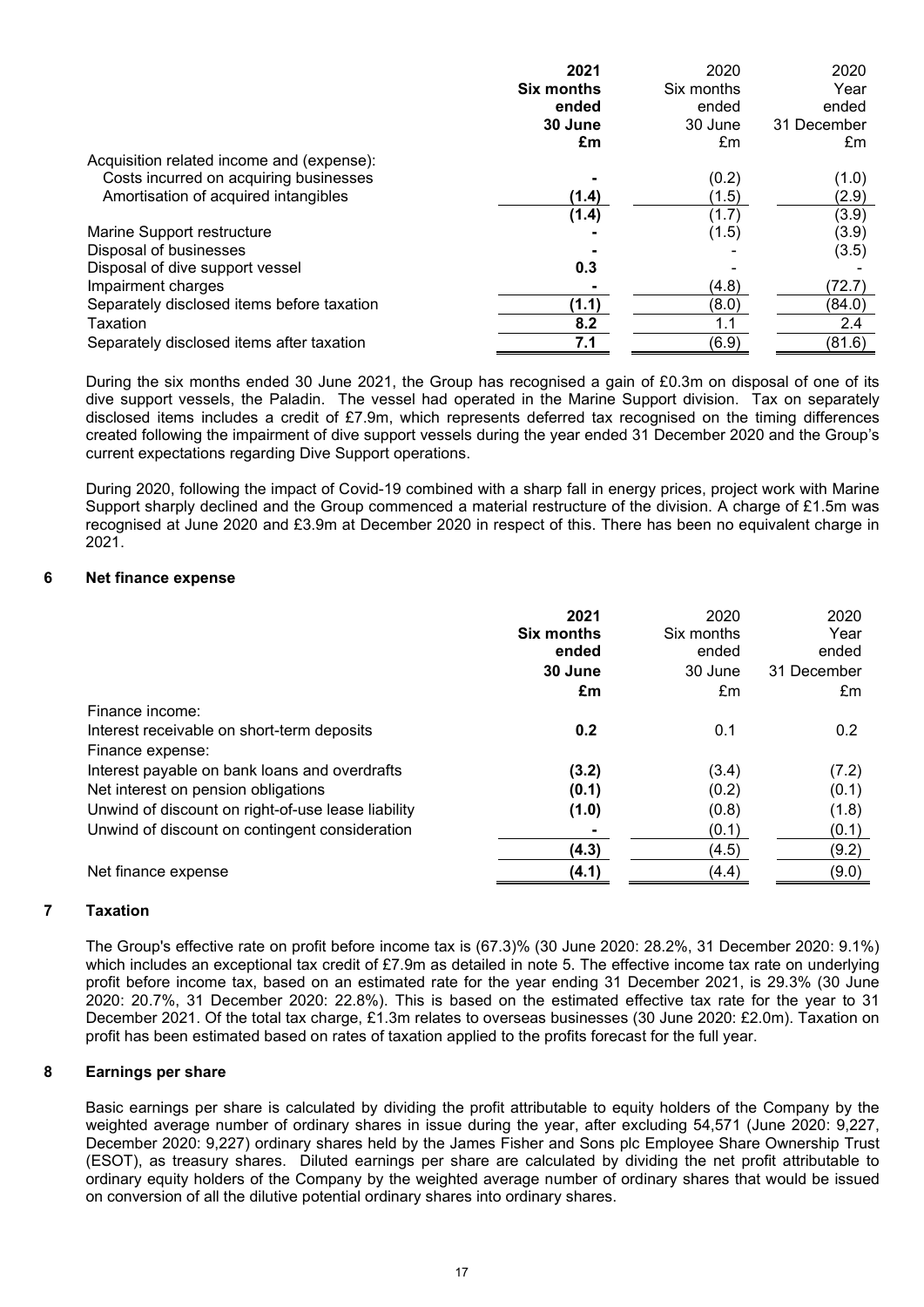At 30 June 2021, 515,463 options (June 2020: 139,506, December 2020: 386,317) were excluded from the diluted weighted average number of ordinary shares calculation as their effect would be anti-dilutive. The average market value of the Company's shares for purposes of calculating the dilutive effect of share options was based on quoted market prices for the period during which the options were outstanding.

Weighted average number of shares

|                                         | 30 June    | 30 June    | 31 December |
|-----------------------------------------|------------|------------|-------------|
|                                         | 2021       | 2020       | 2020        |
|                                         | Number of  | Number of  | Number of   |
|                                         | shares     | shares     | shares      |
| For basic earnings per ordinary share   | 50,350,082 | 50,332,654 | 50,342,732  |
| Exercise of share options and LTIPs     | 17.692     | 107,576    | 85.973      |
| For diluted earnings per ordinary share | 50,367,774 | 50,440,230 | 50,428,705  |

# **Underlying earnings per share**

To provide a better understanding of the underlying performance of the Group, underlying earnings per share on continuing activities is reported as an alternative performance measure (note 3).

|                                                         | 2021              | 2020       | 2020        |
|---------------------------------------------------------|-------------------|------------|-------------|
|                                                         | <b>Six months</b> | Six months | Year        |
|                                                         | ended             | ended      | ended       |
|                                                         | 30 June           | 30 June    | 31 December |
|                                                         | £m                | £m         | £m          |
| Profit/(loss) attributable to owners of the Company     | 13.5              | 5.0        | (57.5)      |
| Separately disclosed items                              | 1.1               | 8.0        | 84.0        |
| Tax on separately disclosed items                       | (8.2)             | (1.1)      | (2.4)       |
| Underlying profit attributable to owners of the Company | 6.4               | 11.9       | 24.1        |
| Earnings per share                                      | pence             | pence      | pence       |
| Basic earnings per share                                | 26.8              | 9.9        | (114.2)     |
| Diluted earnings per share                              | 26.8              | 9.9        | (114.2)     |
| Underlying basic earnings per share                     | 12.8              | 23.6       | 48.0        |
| Underlying diluted earnings per share                   | 12.8              | 23.6       | 47.9        |

## **9 Interim dividend**

No interim dividend is proposed in respect of the period ended 30 June 2021 (2020: 8.0p).

# **10 Retirement benefit obligations**

Movements during the period in the Group's defined benefit pension schemes are set out below:

|                                            | 2021              | 2020       | 2020        |
|--------------------------------------------|-------------------|------------|-------------|
|                                            | <b>Six months</b> | Six months | Year        |
|                                            | ended             | ended      | ended       |
|                                            | 30 June           | 30 June    | 31 December |
|                                            | £m                | £m         | £m          |
| Net obligation as at 1 January             | (10.3)            | (5.8)      | (5.8)       |
| Expense recognised in the income statement | (0.1)             | (0.2)      | (0.2)       |
| Contributions paid to scheme               | 1.0               | 1.2        | 5.0         |
| Remeasurement gains and losses             | 2.8               | (0.4)      | (9.3)       |
| At period end                              | (6.6)             | (5.2)      | (10.3)      |

The Group's net liabilities in respect of its pension schemes were as follows:

|                                     | 2021              | 2020       | 2020        |
|-------------------------------------|-------------------|------------|-------------|
|                                     | <b>Six months</b> | Six months | Year        |
|                                     | ended             | ended      | ended       |
|                                     | 30 June           | 30 June    | 31 December |
|                                     | £m                | £m         | £m          |
| Shore Staff                         | (5.3)             | (0.3)      | (8.8)       |
| Merchant Navy Officers Pension Fund | (1.1)             | (3.2)      | (1.3)       |
| Merchant Navy Ratings Pension Fund  | (0.2)             | (1.7)      | (0.2)       |
|                                     | (6.6)             | (5.2)      | (10.3)      |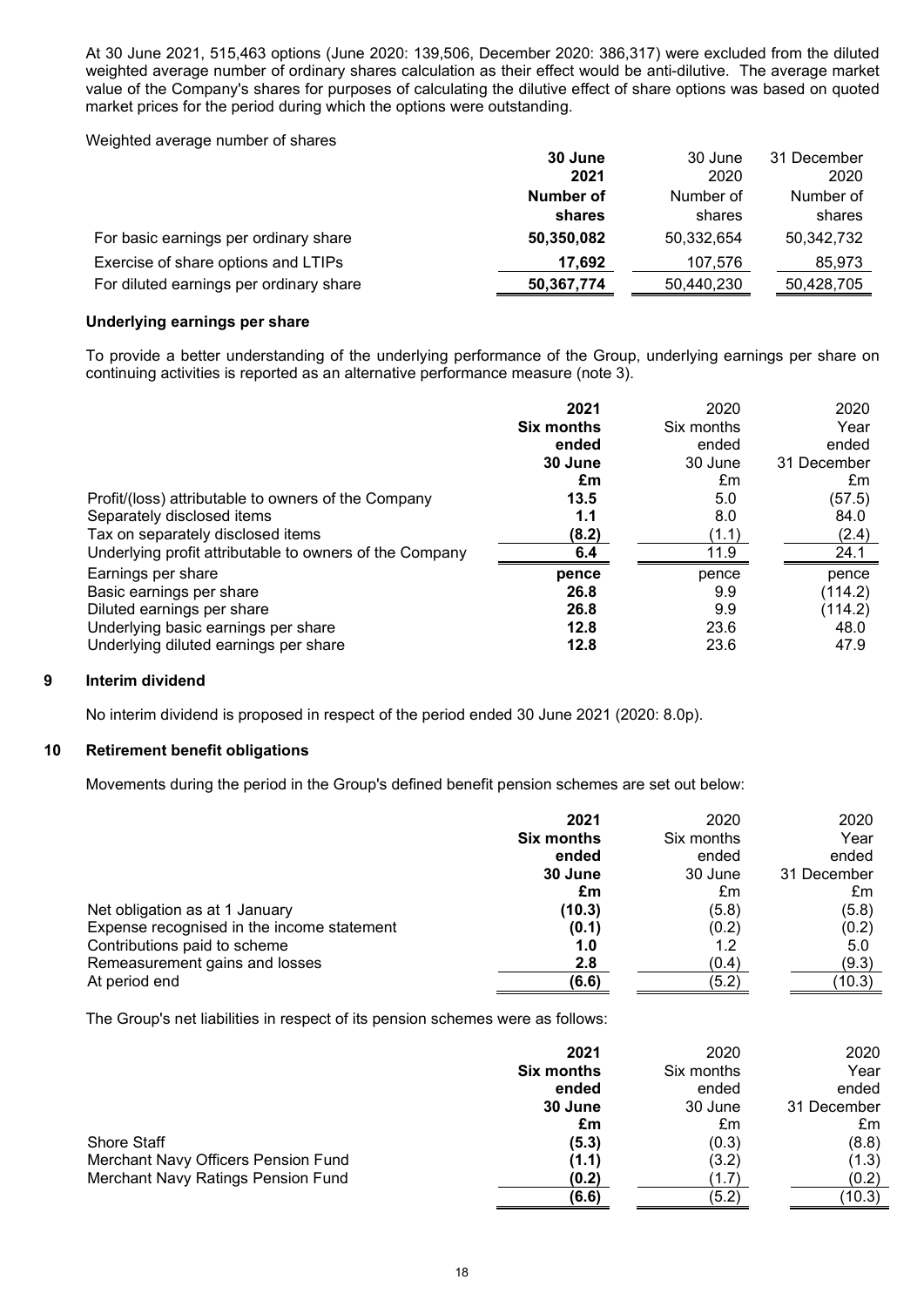The principal assumptions in respect of these liabilities are disclosed in the December 2020 Annual Report. The Group has not obtained an interim valuation for the period ended 30 June 2021. In the first half of 2021, the Group paid contributions to defined benefit schemes of £1.0m (June 2020: £1.2m).

## **11 Goodwill**

Movements during the period in the Group's goodwill are set out below:

|                      | 2021              | 2020       | 2020        |
|----------------------|-------------------|------------|-------------|
|                      | <b>Six months</b> | Six months | Year        |
|                      | ended             | ended      | ended       |
|                      | 30 June           | 30 June    | 31 December |
|                      | £m                | £m         | £m          |
| At 1 January         | 166.5             | 185.5      | 185.5       |
| Impairment           | $\blacksquare$    |            | (17.0)      |
| Exchange differences | (0.7)             | (2.7)      | (2.0)       |
| At period end        | 165.8             | 182.8      | 166.5       |

At the half year, the results of the impairment tests carried out in respect of the year ended 31 December 2020, were reconsidered based on the Group's trading performance and revised outlooks.

The recoverable amount of the cash generating units (CGU's) has been assessed based on value in use calculations using cash projections based on 5-year strategic plans which take into account the impact of climate change and are approved by the Board. For all CGU's a terminal value of cash flows beyond that date have been calculated at a growth rate in line with management's long-term expectations for the relevant market, using a growth rate of 0.6%. The key assumptions used in the value in use calculations include gross margin, discount rate, inflation of overheads and payroll and growth rates.

## **Sensitivity to impairment**

The Directors have carried out sensitivity analysis to determine the impact on the carrying value of goodwill.

Sensitivities carried out across all CGU's included increasing the discount rate by 2.0% and reducing the terminal growth to zero and reducing operating profit by 25.0%. In all of the scenarios analysed headroom remained positive.

# **12 Reconciliation of net borrowings**

|                           | 1 January<br>2021 | Cash<br>flow | Other<br>non-cash | <b>Exchange</b><br>movement | 30 June<br>2021 |
|---------------------------|-------------------|--------------|-------------------|-----------------------------|-----------------|
|                           | £m                | £m           | £m                | £m                          | £m              |
| Cash and cash equivalents | 13.5              | (1.6)        |                   |                             | 11.9            |
| Debt due after 1 year     | (178.9)           | (2.7)        | (0.5)             |                             | (182.1)         |
| Debt due within 1 year    | (0.2)             | 0.1          |                   |                             | (0.1)           |
|                           | (179.1)           | (2.6)        | (0.5)             |                             | (182.2)         |
| Lease liabilities         | (32.5)            | 6.6          | (15.0)            | 0.2                         | (40.7)          |
| Net borrowings            | (198.1)           | 2.4          | (15.5)            | 0.2                         | (211.0)         |
|                           |                   |              |                   |                             |                 |
|                           | 1 January         | Cash         | Other             | Exchange                    | 30 June         |
|                           | 2020              | flow         | non-cash          | movement                    | 2020            |
|                           | £m                | £m           | £m                | £m                          | *Restated<br>£m |
| Cash and cash equivalents | 7.5               | 5.9          |                   | (0.6)                       | 12.8            |
| Debt due after 1 year     | (207.4)           | 26.1         | (0.1)             | (1.5)                       | (182.9)         |
| Debt due within 1 year    | (0.3)             | 0.1          |                   |                             | (0.2)           |
|                           | (207.7)           | 26.2         | (0.1)             | (1.5)                       | (183.1)         |
| Lease liabilities         | (30.2)            | 6.2          | (3.8)             | (0.4)                       | (28.2)          |
| Net borrowings            | (230.4)           | 38.3         | (3.9)             | (2.5)                       | (198.5)         |
|                           |                   |              |                   |                             |                 |
|                           | 1 January         | Cash         | Other             | Exchange                    | 31 December     |
|                           | 2020              | flow         | non-cash          | movement                    | 2020            |
|                           | £m                | £m           | £m                | £m                          | £m              |
| Cash and cash equivalents | 7.5               | 7.7          |                   | (1.7)                       | 13.5            |
| Debt due after 1 year     | (207.4)           | 30.1         | (0.7)             | (0.9)                       | (178.9)         |
| Debt due within 1 year    | (0.3)             | 0.1          |                   |                             | (0.2)           |
|                           | (207.7)           | 30.2         | (0.7)             | (0.9)                       | (179.1)         |
| Lease liabilities         | (30.2)            | 13.0         | (15.4)            | 0.1                         | (32.5)          |
| Net borrowings            | (230.4)           | 50.9         | (16.1)            | (2.5)                       | (198.1)         |

\*Cash and cash equivalents restated for the period ended 30 June 2020 to include bank overdrafts repayable on demand.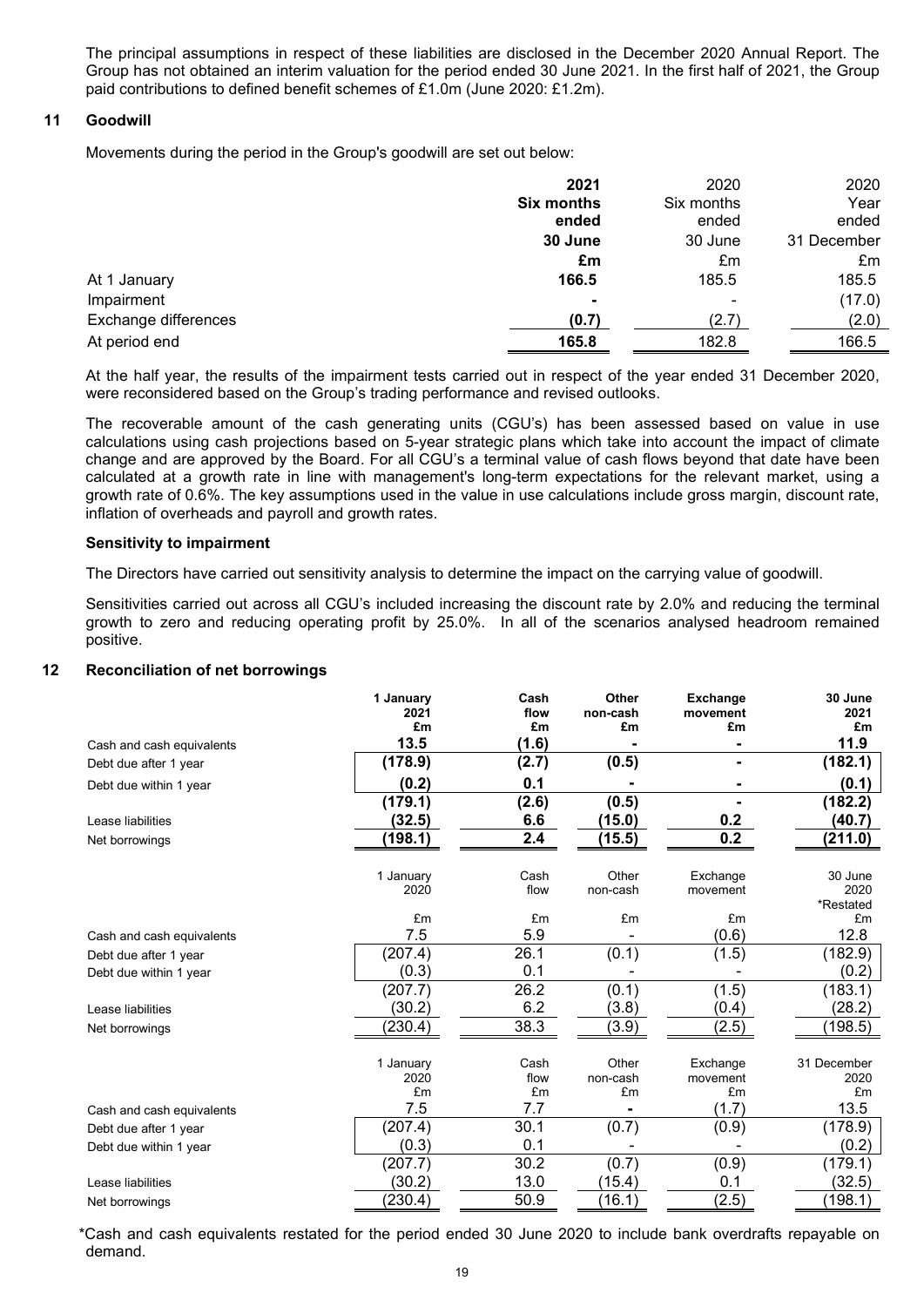Cash and cash equivalents comprise:

|                          | 2021    | 2020     | 2020        |
|--------------------------|---------|----------|-------------|
|                          | As at   | As at    | Year ended  |
|                          |         | 30 June  | 31 December |
|                          | 30 June | Restated | Restated    |
|                          | £m      | £m       | £m          |
| Cash at bank and in hand | 63.0    | 70.1     | 93.1        |
| Overdrafts               | (51.1)  | (57.3)   | (79.6)      |
| At period end            | 11.9    | 12.8     | 13.5        |

The Group operates a notional pooling and net overdraft facility whereby cash and overdraft balances held with the same bank have a legal right of offset. Where there is no intention to settle amounts net, IAS 32 requires gross balance sheet presentation to separate overdrafts and cash balances. The Group has restated both the cash at bank and in hand and overdraft balances for 2020 to show these amounts gross.

This adjustment has no impact on the Group's prior year net profit or loss, net assets or cash flow statements.

The prior periods have been restated for this adjustment as follows:

| 2020<br>As at<br>30 June<br>Adjustment<br>£m<br>£m<br>49.3<br>70.1<br>Cash at bank and in hand<br>20.8<br>Overdrafts<br>(8.0)<br>(49.3)<br>12.8<br>12.8<br>2020<br>Year ended<br>Adjustment<br>31 December<br>£m<br>£m |  | As          |
|------------------------------------------------------------------------------------------------------------------------------------------------------------------------------------------------------------------------|--|-------------|
|                                                                                                                                                                                                                        |  | Restated    |
|                                                                                                                                                                                                                        |  | 2020        |
|                                                                                                                                                                                                                        |  | As at       |
|                                                                                                                                                                                                                        |  | 30 June     |
|                                                                                                                                                                                                                        |  | £m          |
|                                                                                                                                                                                                                        |  |             |
|                                                                                                                                                                                                                        |  | (57.3)      |
|                                                                                                                                                                                                                        |  |             |
|                                                                                                                                                                                                                        |  |             |
|                                                                                                                                                                                                                        |  | As          |
|                                                                                                                                                                                                                        |  | Restated    |
|                                                                                                                                                                                                                        |  | 2020        |
|                                                                                                                                                                                                                        |  | Year ended  |
|                                                                                                                                                                                                                        |  | 31 December |
|                                                                                                                                                                                                                        |  | £m          |
| Cash at bank and in hand<br>23.9<br>69.2<br>93.1                                                                                                                                                                       |  |             |
| Overdrafts<br>(10.4)<br>(69.2)                                                                                                                                                                                         |  | (79.6)      |
| 13.5<br>13.5                                                                                                                                                                                                           |  |             |

## **13 Assets held for sale**

In June 2021, management agreed a plan to sell the dive support vessel known as the Swordfish within the Marine Support division and consequently £10.5m relating to vessels has been reclassified from property, plant and equipment.

In May 2021, management agreed to dispose of certain non-core businesses within the Marine Support division. The disposal group comprises £4.7m of assets and £1.7m of liabilities.

Both disposals are expected to complete by the end of 2021.

## **14 Commitments and contingencies**

Capital commitments at 30 June 2021 were £nil (2020: £0.9m; 31 December: £nil).

Contingent liabilities

- (a) In the ordinary course of the Company's business, counter indemnities have been given to banks in respect of custom bonds, foreign exchange commitments and bank guarantees.
- (b) A Group VAT registration is operated by the Company and six Group undertakings in respect of which the Company is jointly and severally liable for all amounts due to HM Revenue & Customs under the arrangement.
- (c) A guarantee has been issued by the Group and Company to charter parties in respect of obligations of a subsidiary, James Fisher Everard Limited, in respect of charters relating to nine vessels. The charters expire between 2021 and 2024.
- (d) Subsidiaries of the Group have issued performance and payment guarantees to third parties with a total value of £38.4m (June 2020: £81.3m, December 2020: £48.2m).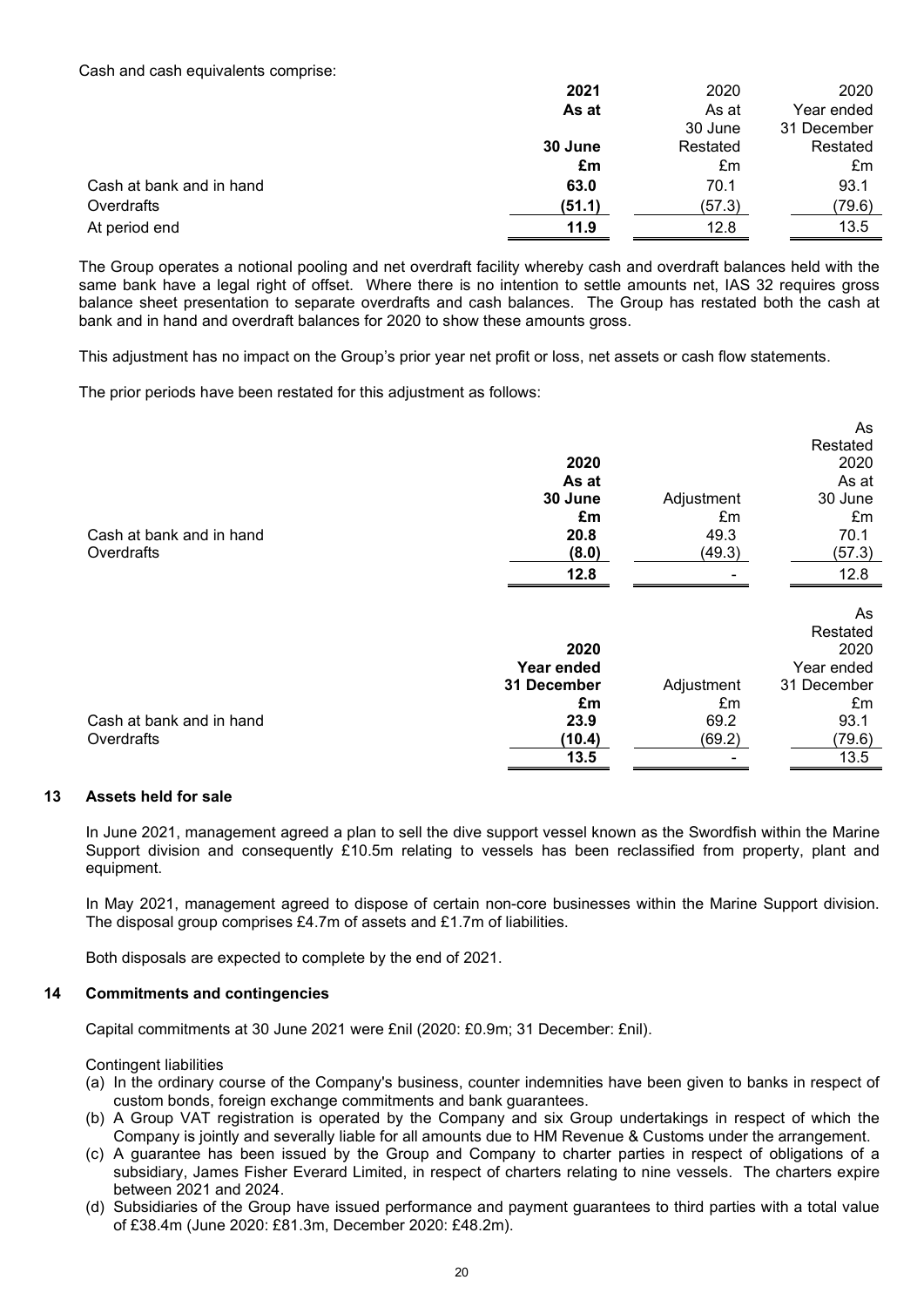- (e) The Group is liable for further contributions in the future to the MNOPF and MNRPF if additional actuarial deficits arise or if other employers liable for contributions are not able to pay their share. The Group and Company remains jointly and severally liable for any future shortfall in recovery of the MNOPF deficit.
- (f) The Group has given an unlimited guarantee to the Singapore Navy in respect of the performance of First Response Marine Pte Ltd, its Singapore joint venture, in relation to the provision of submarine rescue and related activities.
- (g) In the normal course of business, the Company and certain subsidiaries have given parental and subsidiary guarantees in support of loan and banking arrangements.
- (h) The Company and its subsidiaries may be parties to legal proceedings and claims which arise in the ordinary course of business, and can be material in value. Disclosure of contingent liabilities or appropriate provision has been made in these accounts where, in the opinion of the Directors, liabilities may materialise. Other than provisions made against certain receivables and claims, described in note 33 (b) estimates of the last filed annual report, there are no other significant provisions and no individually significant contingent liabilities that required specific disclosure.

## **15 Related parties**

Excepting the change of Directors and the acquisition of Subsea Engenuity, there were no material changes to related parties or associated transactions from those disclosed in the Annual Report for the year ended 31 December 2020.